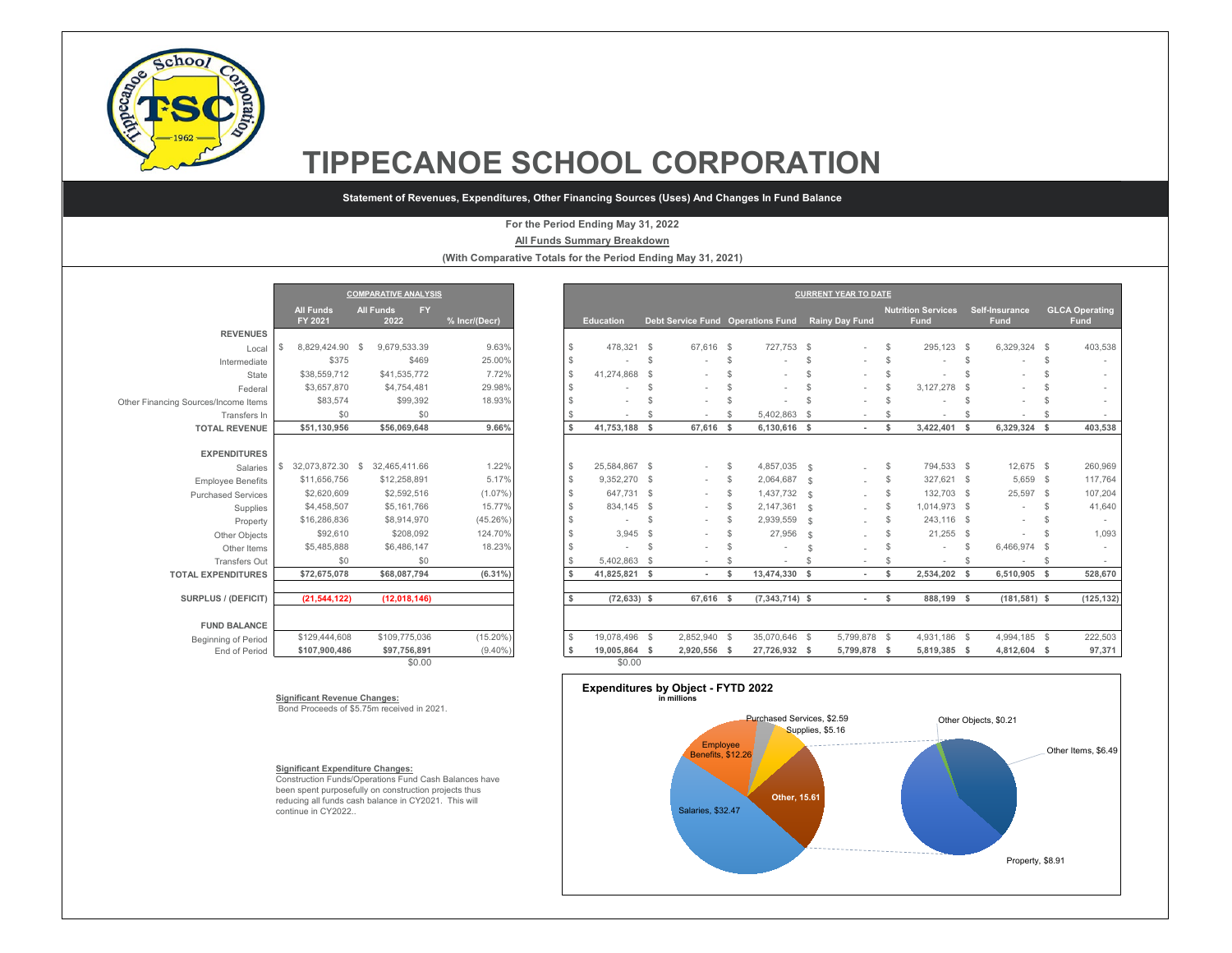

|                                  | Per Pupil Expenditures by Cost Center - (1/1/22 - 5/31/22) |               |             |            |
|----------------------------------|------------------------------------------------------------|---------------|-------------|------------|
|                                  | <b>Pupil Count</b>                                         | Instructional | Operational | Total      |
| 1. Cole Elementary               | 279                                                        | \$3,171.88    | \$869.20    | \$4.041.08 |
| 2. Wainwright Middle             | 304                                                        | \$3,161.68    | \$878.75    | \$4,040.43 |
| 3. McCutcheon High               | 1802.39                                                    | \$3,139.91    | \$743.06    | \$3,882.97 |
| 4. Dayton Elementary             | 388                                                        | \$3,109.72    | \$708.29    | \$3,818.01 |
| 5. Wyandotte Elementary          | 492                                                        | \$3,098.54    | \$717.19    | \$3,815.73 |
| 6. Woodland Elementary           | 624                                                        | \$3,060.63    | \$737.63    | \$3,798.26 |
| 7. Harrison High                 | 2080.06                                                    | \$3,030.53    | \$756.82    | \$3,787.35 |
| 8. Wea Ridge Middle              | 742                                                        | \$2,870.29    | \$838.29    | \$3,708.58 |
| 9. Hershey Elementary            | 567                                                        | \$2,929.59    | \$766.81    | \$3,696.40 |
| 10. Klondike Middle              | 462.38                                                     | \$2,883.45    | \$744.86    | \$3,628.31 |
| 11. Mintonye Elementary          | 505                                                        | \$2,853.97    | \$739.02    | \$3,592.99 |
| 12. Battle Ground Middle         | 505                                                        | \$2,777.07    | \$805.08    | \$3,582.15 |
| 13. Battle Ground Elementary     | 637                                                        | \$2,752.82    | \$826.50    | \$3,579.32 |
| 14. Burnett Creek Elementary     | 708                                                        | \$2,773.99    | \$748.84    | \$3,522.83 |
| 15. Mayflower Mill Elementary    | 626                                                        | \$2,850.64    | \$669.80    | \$3,520.44 |
| 16. Wea Ridge Elementary         | 595                                                        | \$2,672.42    | \$735.52    | \$3,407.94 |
| 17. East Tipp Middle             | 535                                                        | \$2,667.77    | \$721.72    | \$3,389.49 |
| 18. Klondike Elementary          | 989                                                        | \$2,663.83    | \$708.08    | \$3,371.91 |
| 19. Southwestern Middle          | 501                                                        | \$2,579.06    | \$713.92    | \$3,292.98 |
|                                  |                                                            |               |             |            |
| <b>Average All Cost Centers</b>  |                                                            | \$2,897.25    | \$759.44    | \$3,656.69 |
| Average All Title I Cost Centers |                                                            | \$2,832.25    | \$711.46    | \$3,543.71 |





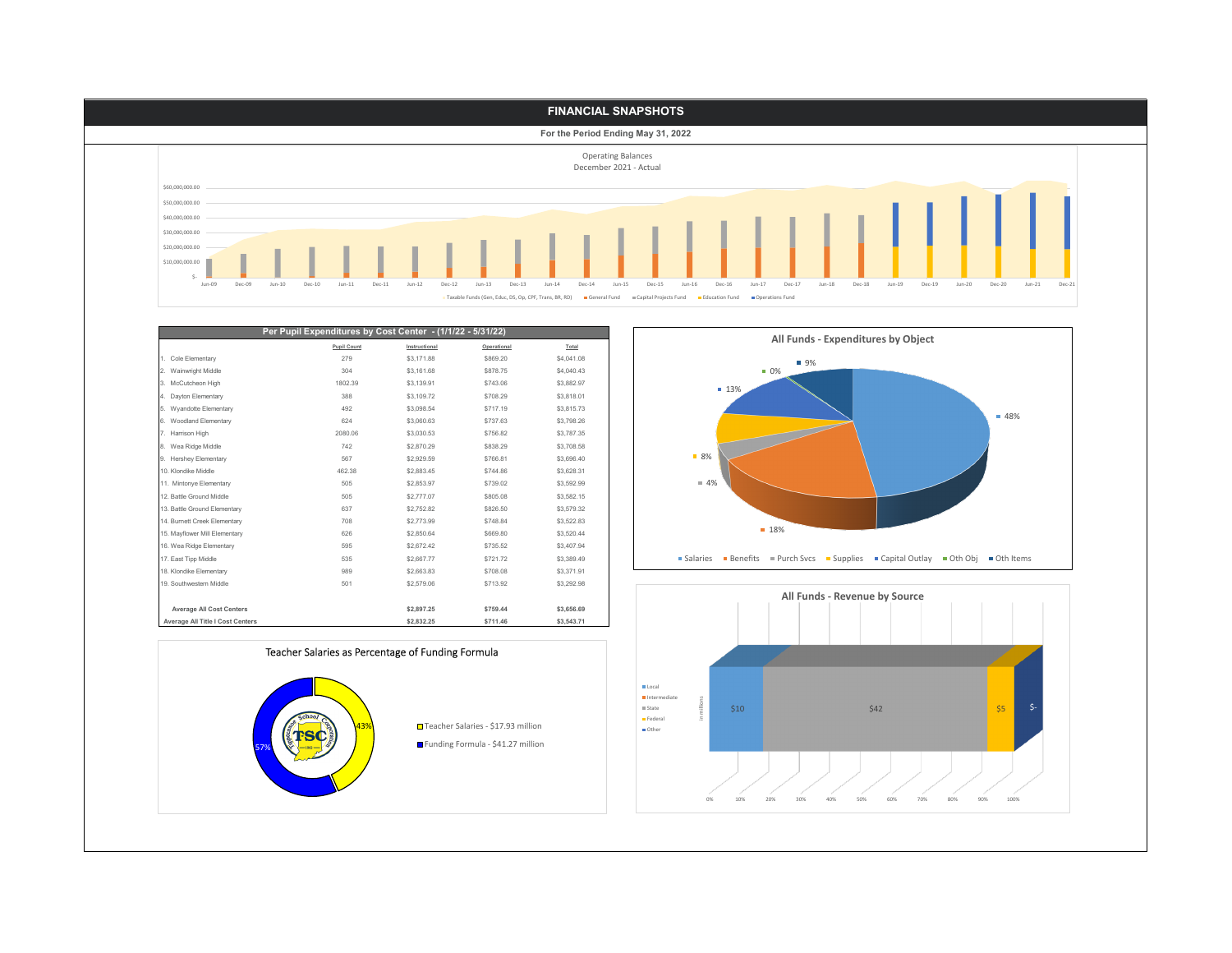# **FINANCIAL SNAPSHOTS**

| For the Period Ending May 31, 2022 |  |  |  |  |  |
|------------------------------------|--|--|--|--|--|
|------------------------------------|--|--|--|--|--|

|                                   | <b>New Funds</b> |       |           |   |                          |                          |                    | <b>Investments</b>           |            |                  |                         |
|-----------------------------------|------------------|-------|-----------|---|--------------------------|--------------------------|--------------------|------------------------------|------------|------------------|-------------------------|
| <b>Fund Name</b>                  | Fund No.         | Type  | Open Date |   | Award                    | <b>Purchase Date</b>     | Redemption<br>Date | <b>Financial Institution</b> | Investment | Interest<br>Rate | Anticipated<br>Interest |
| 2022a Lease - MME/OC              | 0700.28          | Local | 5/1/2022  | Ŝ | $\overline{\phantom{a}}$ |                          |                    |                              |            |                  |                         |
| Pelfree Memorial Fund             | 2002.65          | Local | 5/1/2022  |   | 1,680                    | 10/2/2020                | 9/30/2022          | <b>Merchants Bank</b>        | 2.638.000  | $0.650\%$ \$     | 34,200                  |
| <b>PSFTC Teacher Grant - ETM</b>  | 2002.66          | Local | 5/1/2022  |   | 3,431                    | 12/16/2021               | 6/16/2022          | <b>Merchants Bank</b>        | 2.500.000  | $0.350\%$ \$     | 3,490                   |
| <b>PSFTC Teacher Grant - MME</b>  | 2002.68          | Local | 5/1/2022  |   | 1,229                    | 12/16/2021               | 12/16/2022         | <b>Merchants Bank</b>        | 2,000,000  | $0.400\%$ \$     | 8,000                   |
| <b>PSFTC Teacher Grant - BCE</b>  | 2002.69          | Local | 5/1/2022  |   | 1,892                    |                          |                    |                              |            |                  |                         |
| <b>IPSFTC Teacher Grant - BGI</b> | 2002.70          | Local | 5/1/2022  |   | 1,000                    |                          |                    |                              |            |                  |                         |
| <b>IPSFTC Teacher Grant - MME</b> | 2002.71          | Local | 5/1/2022  |   | 1,996                    | <b>Total Anticipated</b> |                    |                              |            |                  | 45.690                  |
| <b>IN-Mac Grant - HES</b>         | 2002.72          | Local | 5/1/2022  |   | 4,000                    |                          |                    |                              |            |                  |                         |
| <b>Total New Funds</b>            |                  |       |           |   | 15,227                   |                          |                    | <b>Interest Earnings</b>     |            |                  |                         |

|           |               |     | <b>Interest Earnings</b> |    |             |     |             |    |         |
|-----------|---------------|-----|--------------------------|----|-------------|-----|-------------|----|---------|
|           | 2018          |     | 2019                     |    | 2020        |     | 2021        |    | 2022    |
| January   | \$<br>30,772  | Ś   | 45,380                   | Ś  | 119,828     | Ŝ.  | 69,442      | Ś  | 174,483 |
| February  | \$<br>31,239  | Ś   | 268.403                  | Ś. | 6.406       | Ś   | 94,414      | Ś  | 40,546  |
| March     | \$<br>20,214  | \$. | 37,098                   | Ś  | 120,086     | \$. | 136,387     | \$ | 52,577  |
| April     | \$<br>32.659  | Ś   | 34,657                   | Ś  | 50,703      | \$. | 39,308      | Ś  | 66,431  |
| May       | \$<br>1,513   | Ś   | 58,011                   | Ś  | 129,827     | \$. | 115,211     | Ś  | 8,810   |
| June      | \$<br>52.799  | Ś   | 203,795                  | Ś. | 24,867      | Ś   | 40,076      |    |         |
| July      | \$<br>30,444  | Ś   | 111,573                  | Ś  | 210,365     | Ś   | 98,964      |    |         |
| August    | \$<br>99.174  | Ś   | 677,152                  | Ś. | 198,060     | \$. | 49,298      |    |         |
| September | \$<br>246,144 | Ś   | 117,096                  | Ś  | 185,709     | \$. | 107,171     |    |         |
| October   | \$<br>82,833  | Ś   | 111,552                  | Ś. | 53,297      | \$. | 127,946     |    |         |
| November  | \$<br>65,524  | \$. | 122,800                  | Ś. | 38,789      | \$. | 43,304      |    |         |
| December  | \$<br>7,893   | Ś   | 183,556                  | \$ | 352,667     | \$  | 170,867     |    |         |
| Total     | \$<br>701.208 | \$. | 1,971,073                |    | \$1,490,605 |     | \$1.092.390 | \$ | 342,847 |

|                                  | <b>New Funds</b> |       |           |                          |                          |                    | <b>Investments</b>           |            |                  |                         |        |
|----------------------------------|------------------|-------|-----------|--------------------------|--------------------------|--------------------|------------------------------|------------|------------------|-------------------------|--------|
| <b>Fund Name</b>                 | Fund No.         | Type  | Open Date | Award                    | <b>Purchase Date</b>     | Redemption<br>Date | <b>Financial Institution</b> | Investment | Interest<br>Rate | Anticipated<br>Interest |        |
| 2022a Lease - MME/OC             | 0700.28          | Local | 5/1/2022  | $\overline{\phantom{a}}$ |                          |                    |                              |            |                  |                         |        |
| Pelfree Memorial Fund            | 2002.65          | Local | 5/1/2022  | 1,680                    | 10/2/2020                | 9/30/2022          | <b>Merchants Bank</b>        | 2.638.000  | $0.650\%$ \$     |                         | 34,200 |
| <b>PSFTC Teacher Grant - ETM</b> | 2002.66          | Local | 5/1/2022  | 3,431                    | 12/16/2021               | 6/16/2022          | Merchants Bank               | 2.500.000  | $0.350\%$ \$     |                         | 3,490  |
| PSFTC Teacher Grant - MME        | 2002.68          | Local | 5/1/2022  | 1,229                    | 12/16/2021               | 12/16/2022         | <b>Merchants Bank</b>        | 2.000.000  | $0.400\%$ \$     |                         | 8,000  |
| PSFTC Teacher Grant - BCE        | 2002.69          | Local | 5/1/2022  | 1,892                    |                          |                    |                              |            |                  |                         |        |
| PSFTC Teacher Grant - BGI        | 2002.70          | Local | 5/1/2022  | 1,000                    |                          |                    |                              |            |                  |                         |        |
| PSFTC Teacher Grant - MME        | 2002.71          | Local | 5/1/2022  | 1,996                    | <b>Total Anticipated</b> |                    |                              |            |                  |                         | 45,690 |



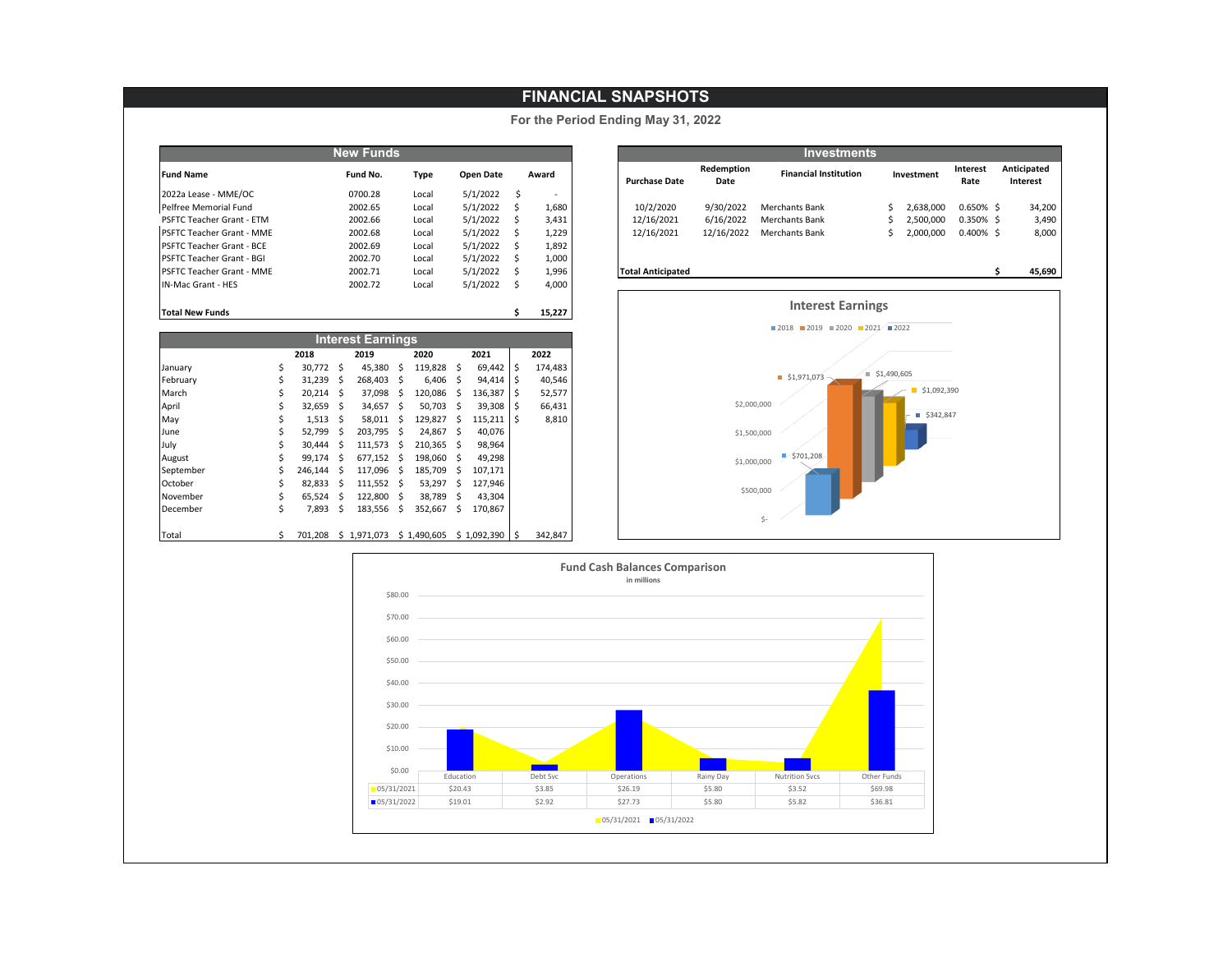## **EDUCATION FUND | FINANCIAL COMPARISON ANALYSIS**

**For the Period Ending May 31, 2022**

|                                      | 5/31/21        | Prior Year to Date 1/1/21 - Prior Year Month Ending<br>1/1/21 | FY 2021 Annual<br><b>Budget</b> | Prior YTD % of<br><b>Budget</b> | <b>Current Year to Date</b><br>1/1/22 - 5/31/22 | <b>Current Year Month</b><br>Ending 05/31/2022 | FY 2022 Annual<br><b>Budget</b> | Current YTD % of<br><b>Budget</b> |
|--------------------------------------|----------------|---------------------------------------------------------------|---------------------------------|---------------------------------|-------------------------------------------------|------------------------------------------------|---------------------------------|-----------------------------------|
| <b>REVENUES</b>                      |                |                                                               |                                 |                                 |                                                 |                                                |                                 |                                   |
| Local                                | \$474.242      | \$137,497                                                     | \$400,000                       | 118.56%                         | \$478,321                                       | \$47,296                                       | \$400,000                       | 119.58%                           |
| Intermediate                         | \$0            | \$0                                                           | \$0                             |                                 | \$0                                             | \$0                                            | \$0                             |                                   |
| State                                | \$38,326,734   | \$7,581,476                                                   | \$93,026,463                    | 41.20%                          | \$41,274,868                                    | \$8,115,374                                    | \$93,026,463                    | 44.37%                            |
| Federal                              | \$0            | \$0                                                           | \$0                             |                                 | \$0                                             | \$0                                            | \$0                             |                                   |
| Other Financing Sources/Income Items | \$0            | \$0                                                           | \$0                             |                                 | \$0                                             | \$0                                            | \$0                             |                                   |
| Transfers                            | \$0            | \$0                                                           | \$0                             |                                 | \$0                                             | \$0                                            | \$0                             |                                   |
| <b>TOTAL REVENUE</b>                 | \$38,800,976   | \$7,718,973                                                   | \$93,426,463                    | 41.53%                          | \$41,753,188                                    | \$8,162,670                                    | \$93,426,463                    | 44.69%                            |
|                                      |                |                                                               |                                 |                                 |                                                 |                                                |                                 |                                   |
| <b>EXPENDITURES*</b>                 |                |                                                               |                                 |                                 |                                                 |                                                |                                 |                                   |
| Salaries                             | \$23,549,640   | \$4,794,141                                                   | \$61,117,936                    | 38.53%                          | \$25,584,867                                    | \$5,276,816                                    | \$60,939,674                    | 41.98%                            |
| <b>Employee Benefits</b>             | \$8,845,088    | \$1,495,269                                                   | \$26,272,497                    | 33.67%                          | \$9,352,270                                     | \$1,608,416                                    | \$28,840,393                    | 32.43%                            |
| <b>Purchased Services</b>            | \$836,776      | \$164,032                                                     | \$11.911.738                    | 7.02%                           | \$647.731                                       | \$57,129                                       | \$8,458,614                     | 7.66%                             |
| Supplies                             | \$905.917      | \$186,919                                                     | \$3,702,753                     | 24.47%                          | \$834,145                                       | \$119,607                                      | \$5,165,439                     | 16.15%                            |
| Property                             | \$246.094      | \$27,258                                                      | \$263.998                       | 93.22%                          | \$0                                             | \$0                                            | \$7,068                         | 0.00%                             |
| Other Objects                        | \$1,925        | \$242                                                         | \$115,518                       | 1.67%                           | \$3,945                                         | \$0                                            | \$120,467                       | 3.27%                             |
| Other Items                          | \$0            | \$0                                                           | \$0                             |                                 | \$0                                             | \$0                                            | \$0                             |                                   |
| Transfers                            | \$5,024,697    | \$999,603                                                     | \$11.078.611                    | 45.35%                          | \$5,402,863                                     | \$1,170,457                                    | \$13,343,673                    | 40.49%                            |
| <b>TOTAL EXPENDITURES</b>            | \$39,410,138   | \$7,667,464                                                   | \$114,463,051                   | 34.43%                          | \$41,825,821                                    | \$8,232,426                                    | \$116,875,327                   | 35.79%                            |
| SURPLUS / (DEFICIT)                  | $($ \$609,161) | \$51,510                                                      | (\$21,036,588)                  |                                 | (\$72,633)                                      | ( \$69, 756)                                   | ( \$23,448,864)                 |                                   |
| <b>BEGINNING FUND BALANCE</b>        | \$21,038,124   |                                                               |                                 |                                 | \$19,078,496                                    |                                                |                                 |                                   |
| <b>ENDING FUND BALANCE</b>           | \$20,428,962   |                                                               |                                 |                                 | \$19,005.864                                    |                                                |                                 |                                   |



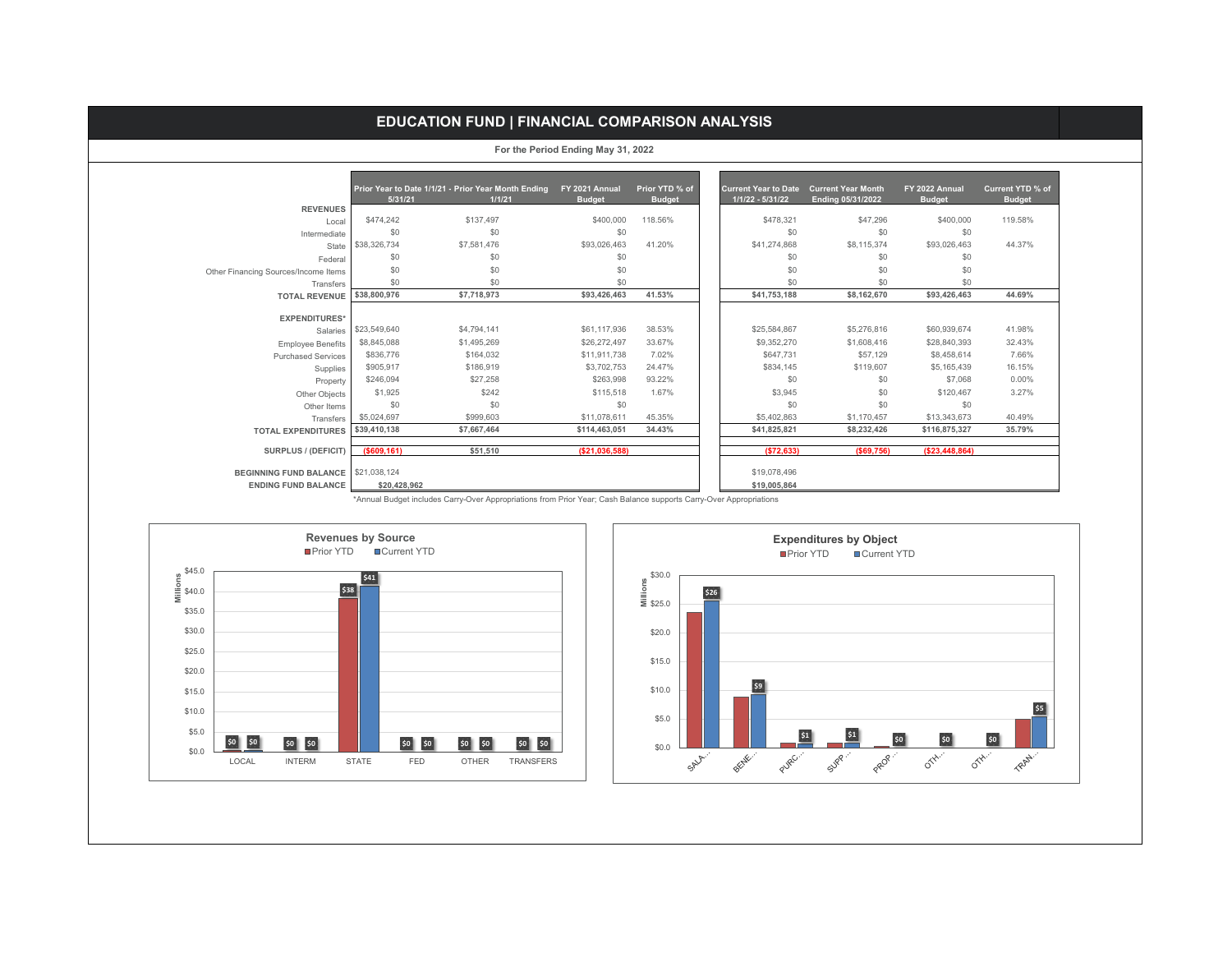# **EDUCATION FUND | FINANCIAL FORECAST**

**For the Period Ending May 31, 2022**

|                                                   |                             | <b>Add: Anticipated</b>    |                        |                               | Variance Favorable / |             |
|---------------------------------------------------|-----------------------------|----------------------------|------------------------|-------------------------------|----------------------|-------------|
|                                                   | <b>Current Year-to-Date</b> | <b>Revenues / Expenses</b> | <b>Annual Forecast</b> | <b>Approved Annual Budget</b> | (Unfavorable)        | % of Budget |
| <b>REVENUES</b>                                   |                             |                            |                        |                               |                      |             |
| Local                                             | \$478,321                   | (\$28,321)                 | \$450,000              | \$400,000                     | \$50,000             | 119.58%     |
| Intermediate                                      | \$0                         | \$0                        | \$0                    | \$0                           | \$0                  |             |
| State                                             | \$41,274,868                | \$61,315,078               | \$102.589.946          | \$93,026,463                  | \$9,563,483          | 44.37%      |
| Federal                                           | \$0                         | \$0                        | \$0                    | \$0                           | \$0                  |             |
| Other Financing Sources/Income Items              | \$0                         | \$0                        | \$0                    | \$0                           | \$0                  |             |
| Transfers                                         | \$0                         | \$0                        | \$0                    | \$0                           | \$0                  |             |
| <b>TOTAL REVENUE</b>                              | \$41,753,188                | \$61,286,758               | \$103,039,946          | \$93,426,463                  | \$9,613,483          | 44.69%      |
| <b>EXPENDITURES*</b>                              |                             |                            |                        |                               |                      |             |
| Salaries                                          | \$25,584.867                | \$36,122,636               | \$61,707,503           | \$60,939,674                  | (\$767,829)          | 41.98%      |
| <b>Employee Benefits</b>                          | \$9,352,270                 | \$18,710,510               | \$28,062,780           | \$28,840,393                  | \$777,613            | 32.43%      |
| <b>Purchased Services</b>                         | \$647.731                   | \$5,852,269                | \$6,500,000            | \$8,458,614                   | \$1,958.614          | 7.66%       |
| Supplies                                          | \$834,145                   | \$4,330,649                | \$5,164,794            | \$5,165,439                   | \$645                | 16.15%      |
|                                                   | \$0                         | \$7,068                    | \$7,068                | \$7,068                       | \$0                  |             |
| Property                                          | \$3.945                     | \$116,690                  | \$120,635              | \$120,467                     | (\$168)              | 3.27%       |
| Other Objects<br>Other Items                      | \$0                         | \$0                        | \$0                    | \$0                           | \$0                  |             |
|                                                   | \$5,402,863                 | \$7,889,290                | \$13,292,153           | \$13,343,673                  | \$51,520             | 40.49%      |
| <b>Transfers Out</b><br><b>TOTAL EXPENDITURES</b> | \$41,825,821                | \$73,029,112               | \$114,854,933          | \$116,875,327                 | \$2,020,394          | 35.79%      |
|                                                   |                             |                            |                        |                               |                      |             |
| SURPLUS / (DEFICIT)                               | ( \$72, 633)                | (\$11,742,354)             | (\$11,814,987)         | (\$23,448,864)                | \$11,633,877         |             |
| <b>BEGINNING FUND BALANCE</b>                     | \$19,078,496                |                            |                        |                               |                      |             |
| <b>ENDING FUND BALANCE</b>                        | \$19,005,864                |                            |                        |                               |                      |             |



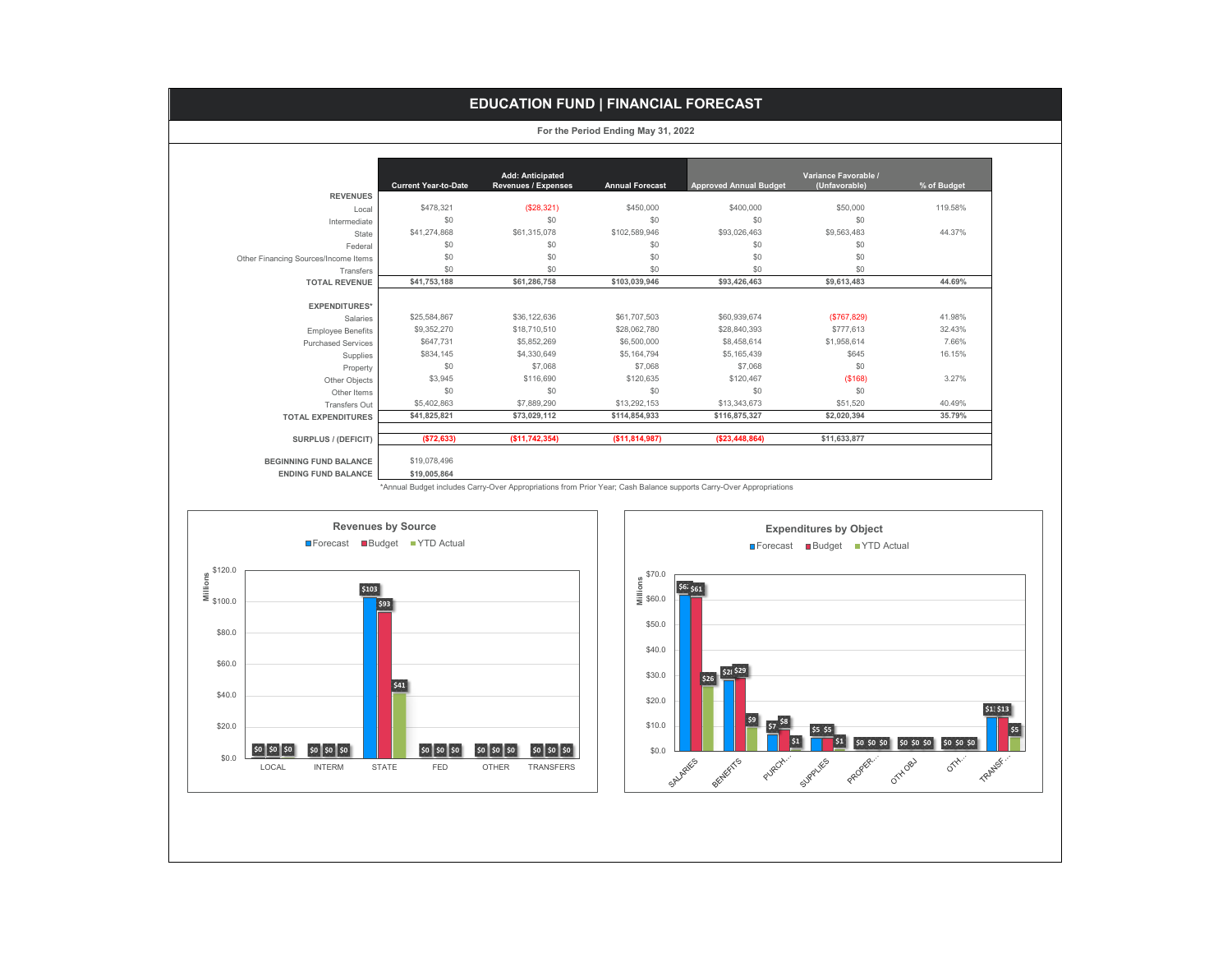## **DEBT SERVICE FUND | FINANCIAL COMPARISON ANALYSIS**

**For the Period Ending May 31, 2022**

|                                      | 5/31/21     | Prior Year to Date 1/1/21 - Prior Year Month Ending<br>1/1/21 | FY 2021 Annual<br><b>Budget</b> | Prior YTD % of<br><b>Budget</b> | <b>Current Year to Date</b><br>$1/1/22 - 5/31/22$ | <b>Current Year Month</b><br>Ending 05/31/2022 | FY 2022 Annual<br><b>Budget</b> | <b>Current YTD % of</b><br><b>Budget</b> |
|--------------------------------------|-------------|---------------------------------------------------------------|---------------------------------|---------------------------------|---------------------------------------------------|------------------------------------------------|---------------------------------|------------------------------------------|
| <b>REVENUES</b>                      |             |                                                               |                                 |                                 |                                                   |                                                |                                 |                                          |
| Local                                | \$0         | \$0                                                           | \$20,910,578                    | 0.00%                           | \$67,616                                          | \$67,616                                       | \$20,910,578                    | 0.32%                                    |
| Intermediate                         | \$0         | \$0                                                           | \$0                             |                                 | \$0                                               | \$0                                            | \$0                             |                                          |
| State                                | \$0         | \$0                                                           | \$0                             |                                 | \$0                                               | \$0                                            | \$0                             |                                          |
| Federal                              | \$0         | \$0                                                           | \$0                             |                                 | \$0                                               | \$0                                            | \$0                             |                                          |
| Other Financing Sources/Income Items | \$0         | \$0                                                           | \$0                             |                                 | \$0                                               | \$0                                            | \$0                             |                                          |
| Transfers                            | \$0         | \$0                                                           | \$0                             |                                 | \$0                                               | \$0                                            | \$0                             |                                          |
| <b>TOTAL REVENUE</b>                 | \$0         | \$0                                                           | \$20,910,578                    | $0.00\%$                        | \$67,616                                          | \$67,616                                       | \$20,910,578                    | 0.32%                                    |
| <b>EXPENDITURES*</b>                 |             |                                                               |                                 |                                 |                                                   |                                                |                                 |                                          |
| Salaries                             | \$0         | \$0                                                           | \$0                             |                                 | \$0                                               | \$0                                            | \$0                             |                                          |
| <b>Employee Benefits</b>             | \$0         | \$0                                                           | \$0                             |                                 | \$0                                               | \$0                                            | \$0                             |                                          |
| <b>Purchased Services</b>            | \$0         | \$0                                                           | \$0                             |                                 | \$0                                               | \$0                                            | \$0                             |                                          |
| Supplies                             | \$0         | \$0                                                           | \$135,504                       | 0.00%                           | \$0                                               | \$0                                            | \$128,335                       | $0.00\%$                                 |
| Property                             | \$0         | \$0                                                           | \$0                             |                                 | \$0                                               | \$0                                            | \$0                             |                                          |
| Other Objects                        | \$0         | \$0                                                           | \$22,520,529                    | $0.00\%$                        | \$0                                               | \$0                                            | \$23,158,833                    | $0.00\%$                                 |
| Other Items                          | \$0         | \$0                                                           | \$0                             |                                 | \$0                                               | \$0                                            | \$0                             |                                          |
| Transfers                            | \$0         | \$0                                                           | \$0                             |                                 | \$0                                               | \$0                                            | \$0                             |                                          |
| <b>TOTAL EXPENDITURES</b>            | \$0         | \$0                                                           | \$22,656,033                    | $0.00\%$                        | \$0                                               | \$0                                            | \$23,287,168                    | $0.00\%$                                 |
| SURPLUS / (DEFICIT)                  | \$0         | \$0                                                           | (\$1,745,455)                   |                                 | \$67,616                                          | \$67,616                                       | (\$2,376,590)                   |                                          |
| <b>BEGINNING FUND BALANCE</b>        | \$3,788,927 |                                                               |                                 |                                 | \$2,852,940                                       |                                                |                                 |                                          |
| <b>ENDING FUND BALANCE</b>           | \$3.851.642 |                                                               | <b>FUND IS NOT IN BALANCE</b>   |                                 | \$2,920,556                                       |                                                |                                 |                                          |



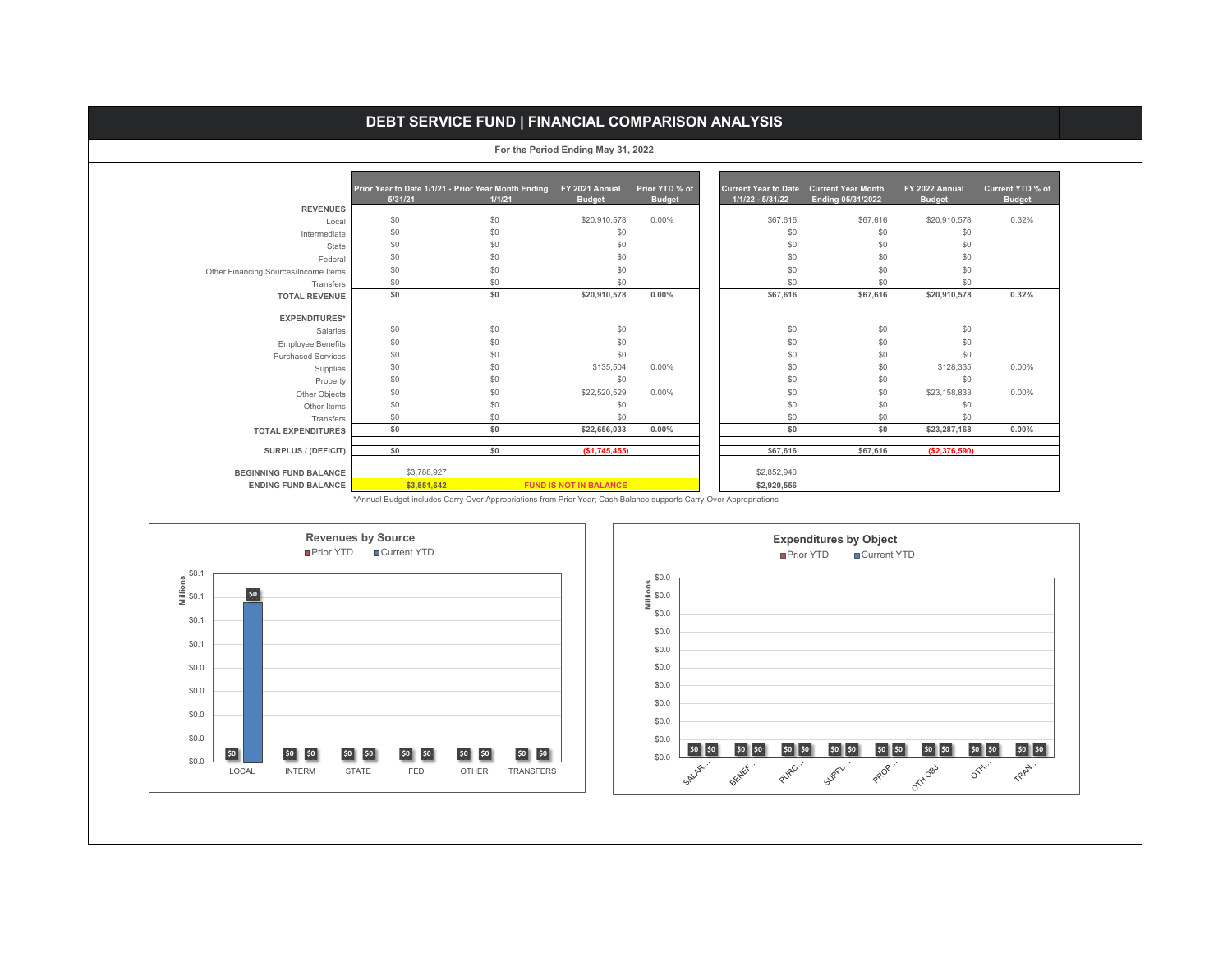#### **Current Year-to-Date Add: Anticipated Revenues / Expenses Annual Forecast Approved Annual Budget Variance Favorable / (Unfavorable) % of Budget REVENUES** Local \$67,616 \$23,339,370 \$23,406,986 \$20,910,578 \$2,496,408 \$20,910,578 Intermediate \$0 \$0 \$0 \$0 \$0 State \$0 \$0 \$0 \$0 \$0 Federal \$0 \$0 \$0 \$0 \$0 Other Financing Sources/Income Items \$0 \$0 \$0 \$0 \$0 Transfers \$0 \$0 \$0 \$0 \$0 **TOTAL REVENUE \$67,616 \$23,339,370 \$23,406,986 \$20,910,578 \$2,496,408 0.32% EXPENDITURES\*** Salaries \$0 \$0 \$0 \$0 \$0  $\frac{1}{2}$  Employee Benefits  $\frac{1}{2}$   $\frac{1}{2}$   $\frac{1}{2}$   $\frac{1}{2}$   $\frac{1}{2}$   $\frac{1}{2}$   $\frac{1}{2}$   $\frac{1}{2}$   $\frac{1}{2}$   $\frac{1}{2}$   $\frac{1}{2}$   $\frac{1}{2}$   $\frac{1}{2}$   $\frac{1}{2}$   $\frac{1}{2}$   $\frac{1}{2}$   $\frac{1}{2}$   $\frac{1}{2}$   $\frac{1}{2}$   $\frac$ Purchased Services \$0 \$0 \$0 \$0 \$0 \$0 \$0 \$0 \$0 \$0 \$0 \$0 \$128,335 \$128,335 \$128,335 \$128,335 \$128,335 \$128,335 \$0 Supplies \$0 \$128,335 \$128,335 \$128,335 \$0 Property \$0 \$0 \$0 \$0 \$0 Other Objects | \$0 \$22,908,833 \$22,908,833 \$22,908,833 \$23,158,833 \$23,158,833 \$250,000 Other Items \$0 \$0 \$0 \$0 \$0 Transfers Out \$0 \$0 \$0 \$0 \$0 **TOTAL EXPENDITURES \$0 \$23,037,168 \$23,037,168 \$23,287,168 \$250,000 SURPLUS / (DEFICIT) \$67,616 \$302,202 \$369,818 (\$2,376,590) \$2,746,408 BEGINNING FUND BALANCE** \$2,852,940 **ENDING FUND BALANCE \$2,920,556 DEBT SERVICE FUND | FINANCIAL FORECAST For the Period Ending May 31, 2022**

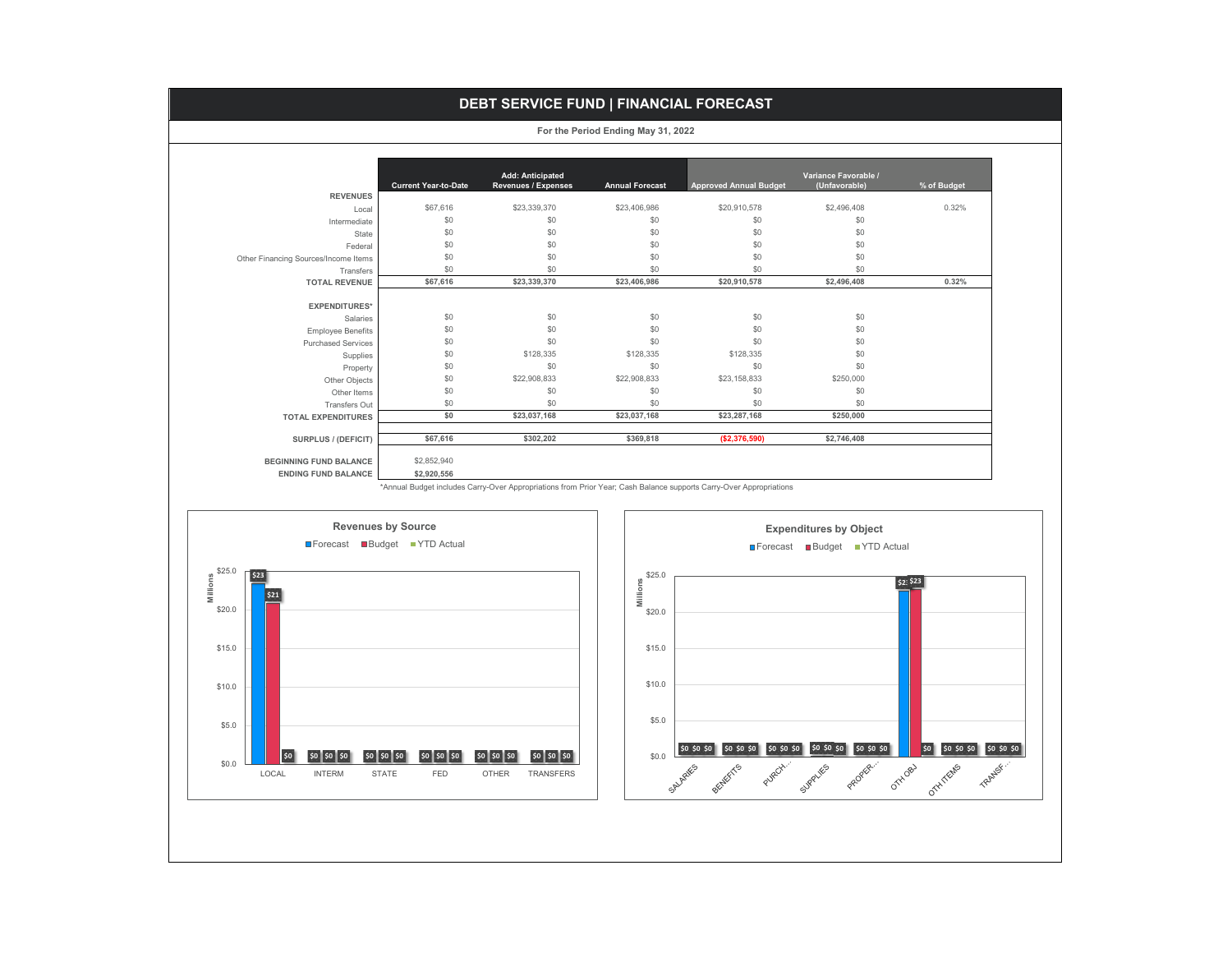# **OPERATIONS FUND | FINANCIAL COMPARISON ANALYSIS**

**For the Period Ending May 31, 2022**

|                                      |              | Prior Year to Date 1/1/21 - Prior Year Month Ending | FY 2021 Annual    | Prior YTD % of | <b>Current Year to Date</b> | <b>Current Year Month</b> | FY 2022 Annual    | Current YTD % of |
|--------------------------------------|--------------|-----------------------------------------------------|-------------------|----------------|-----------------------------|---------------------------|-------------------|------------------|
|                                      | 5/31/21      | 1/1/21                                              | <b>Budget</b>     | <b>Budget</b>  | 1/1/22 - 5/31/22            | Ending 05/31/2022         | <b>Budget</b>     | <b>Budget</b>    |
| <b>REVENUES</b>                      |              |                                                     |                   |                |                             |                           |                   |                  |
| Local                                | \$505,405    | \$116.952                                           | \$25,383,127      | 1.99%          | \$727,753                   | \$620,261                 | \$25,383,127      | 2.87%            |
| Intermediate                         | \$0          | \$0                                                 | \$0               |                | \$0                         | \$0                       | \$0               |                  |
| State                                | \$0          | \$0                                                 | \$0               |                | \$0                         | \$0                       | \$0               |                  |
| Federal                              | \$0          | \$0                                                 | \$0               |                | \$0                         | \$0                       | \$0               |                  |
| Other Financing Sources/Income Items | \$0          | \$0                                                 | \$0               |                | \$0                         | \$0                       | \$0               |                  |
| Transfers                            | \$5,024,697  | \$999,603                                           | \$11,078,611      | 45.35%         | \$5,402,863                 | \$1,170,457               | \$11,078,611      | 48.77%           |
| <b>TOTAL REVENUE</b>                 | \$5,530,102  | \$1,116,555                                         | \$36,461,738      | 15.17%         | \$6,130,616                 | \$1,790,718               | \$36,461,738      | 16.81%           |
|                                      |              |                                                     |                   |                |                             |                           |                   |                  |
| <b>EXPENDITURES*</b>                 |              |                                                     |                   |                |                             |                           |                   |                  |
| Salaries                             | \$4,615,792  | \$928,872                                           | \$11,418,791      | 40.42%         | \$4,857,035                 | \$1,026,210               | \$12,453,208      | 39.00%           |
| <b>Employee Benefits</b>             | \$1,964.862  | \$325,138                                           | \$5,012,542       | 39.20%         | \$2,064,687                 | \$358,049                 | \$4,740,767       | 43.55%           |
| <b>Purchased Services</b>            | \$1,339,394  | \$259,764                                           | \$16,874,904      | 7.94%          | \$1,437,732                 | \$350,602                 | \$9,181,979       | 15.66%           |
| Supplies                             | \$2,087,967  | \$463,335                                           | \$6,211,650       | 33.61%         | \$2,147,361                 | \$443,994                 | \$6,310,684       | 34.03%           |
| Property                             | \$3,915,369  | \$1,684,623                                         | \$31,003,397      | 12.63%         | \$2,939,559                 | \$602,853                 | \$43,632,930      | 6.74%            |
| Other Objects                        | \$33,818     | \$3,279                                             | \$267,917         | 12.62%         | \$27,956                    | \$11,638                  | \$109,890         | 25.44%           |
| Other Items                          | \$0          | \$0                                                 | \$0               |                | \$0                         | \$0                       | \$0               |                  |
| Transfers                            | \$0          | \$0                                                 | \$0               |                | \$0                         | \$0                       | \$0               |                  |
| TOTAL EXPENDITURES \$13,957,203      |              | \$3,665,010                                         | \$70,789,202      | 19.72%         | \$13,474,330                | \$2,793,346               | \$76,429,458      | 17.63%           |
| SURPLUS / (DEFICIT) (\$8,427,101)    |              | (\$2,548,455)                                       | ( \$34, 327, 464) |                | (\$7,343,714)               | (\$1,002,627)             | $($ \$39,967,720) |                  |
| <b>BEGINNING FUND BALANCE</b>        | \$34,619,111 |                                                     |                   |                | \$35,070,646                |                           |                   |                  |
| <b>ENDING FUND BALANCE</b>           | \$26.192.011 |                                                     |                   |                | \$27,726,932                |                           |                   |                  |



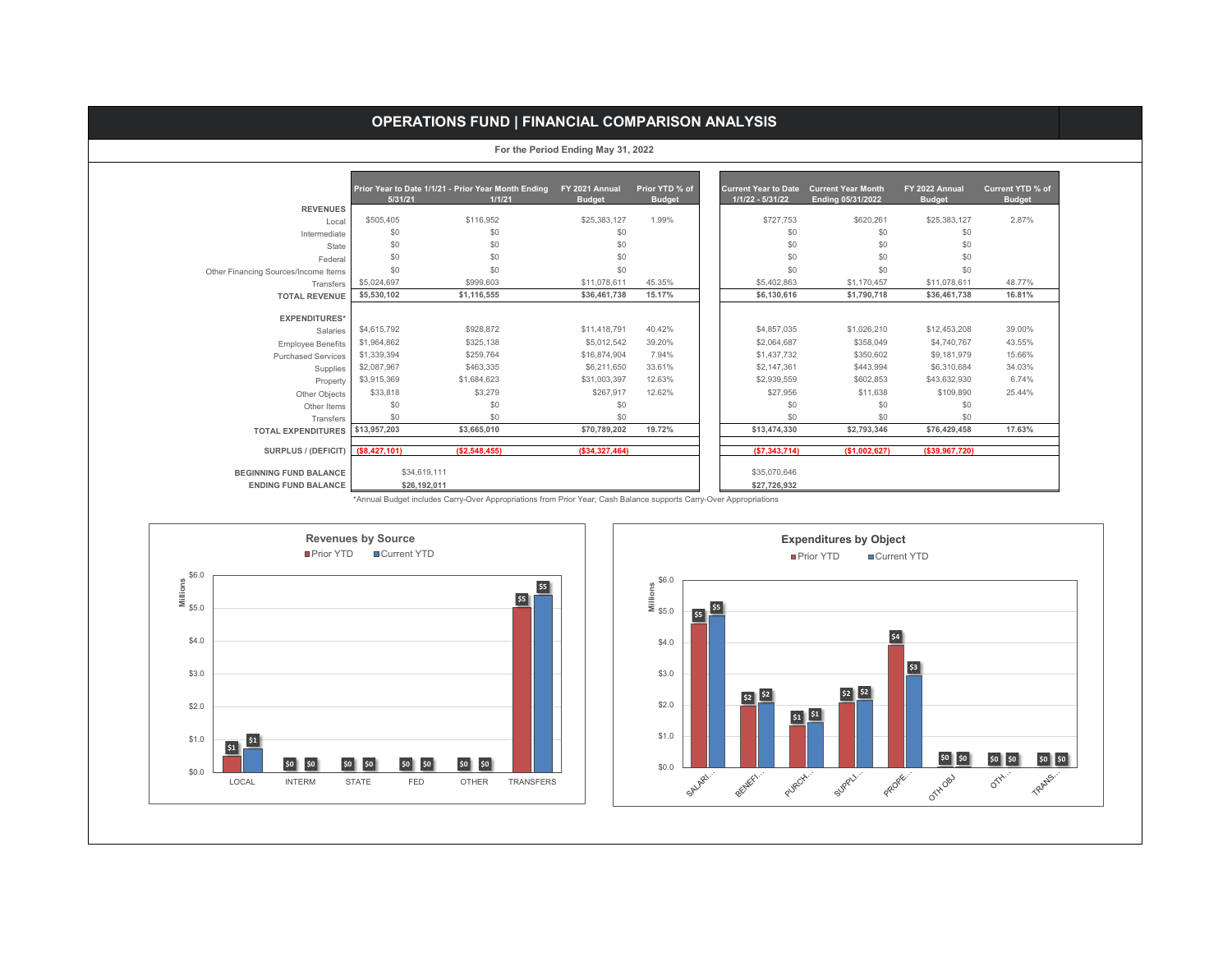## **OPERATIONS FUND | FINANCIAL FORECAST**

#### **For the Period Ending May 31, 2022**

|                                      | <b>Current Year-to-Date</b> | <b>Add: Anticipated</b><br><b>Revenues / Expenses</b> | <b>Annual Forecast</b> | <b>Approved Annual Budget</b> | Variance Favorable /<br>(Unfavorable) | % of Budget |
|--------------------------------------|-----------------------------|-------------------------------------------------------|------------------------|-------------------------------|---------------------------------------|-------------|
| <b>REVENUES</b>                      |                             |                                                       |                        |                               |                                       |             |
| Local                                | \$727,753                   | \$24,604.331                                          | \$25,332,084           | \$25,383,127                  | ( \$51,043)                           | 2.87%       |
| Intermediate                         | \$0                         | \$0                                                   | \$0                    | \$0                           | \$0                                   |             |
| State                                | \$0                         | \$0                                                   | \$0                    | \$0                           | \$0                                   |             |
| Federal                              | \$0                         | \$0                                                   | \$0                    | \$0                           | \$0                                   |             |
| Other Financing Sources/Income Items | \$0                         | \$0                                                   | \$0                    | \$0                           | \$0                                   |             |
| Transfers                            | \$5,402,863                 | \$7,889,290                                           | \$13,292,153           | \$11,078,611                  | \$2,213,542                           |             |
| <b>TOTAL REVENUE</b>                 | \$727,753                   | \$24,604,331                                          | \$25,332,084           | \$25,383,127                  | ( \$51,043)                           | 2.87%       |
| <b>EXPENDITURES*</b><br>Salaries     | \$4,857,035                 | \$7,593,161                                           | \$12,450,196           | \$12,453,208                  | \$3,012                               | 39.00%      |
| <b>Employee Benefits</b>             | \$2,064.687                 | \$2,855,550                                           | \$4,920,237            | \$4,740,767                   | (\$179,470)                           | 43.55%      |
| <b>Purchased Services</b>            | \$1,437,732                 | \$3,562,268                                           | \$5,000,000            | \$9,181,979                   | \$4,181,979                           | 15.66%      |
| Supplies                             | \$2,147,361                 | \$2,852,639                                           | \$5,000,000            | \$6,310,684                   | \$1,310,684                           | 34.03%      |
| Property                             | \$2,939.559                 | \$12,060,441                                          | \$15,000,000           | \$43,632,930                  | \$28,632,930                          | 6.74%       |
| Other Objects                        | \$27,956                    | \$81,934                                              | \$109,890              | \$109,890                     | \$0                                   | 25.44%      |
| Other Items                          | \$0                         | \$0                                                   | \$0                    | \$0                           | \$0                                   |             |
| <b>Transfers Out</b>                 | \$0                         | \$0                                                   | \$0                    | \$0                           | \$0                                   |             |
| <b>TOTAL EXPENDITURES</b>            | \$13,474,330                | \$29,005,993                                          | \$42,480,323           | \$76,429,458                  | \$33,949,135                          | 17.63%      |
| SURPLUS / (DEFICIT)                  | (\$12,746,577)              | (\$4,401,662)                                         | (\$17,148,239)         | ( \$51,046,331)               | \$33,898,092                          |             |
| <b>BEGINNING FUND BALANCE</b>        | \$35,070,646                |                                                       |                        |                               |                                       |             |
| <b>ENDING FUND BALANCE</b>           | \$27,726,932                |                                                       |                        |                               |                                       |             |



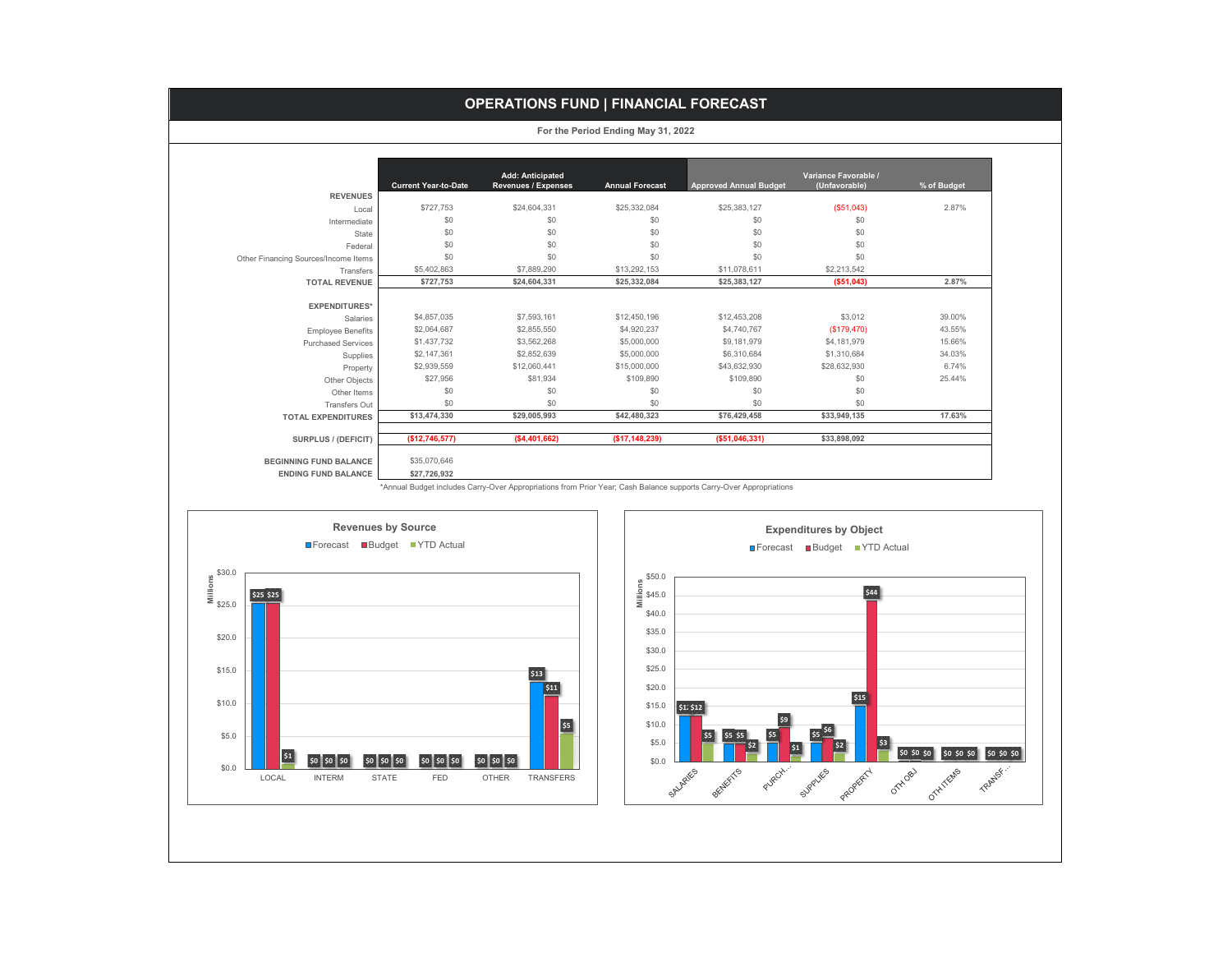## **RAINY DAY FUND | FINANCIAL COMPARISON ANALYSIS**

**For the Period Ending May 31, 2022**

|                                      |             | Prior Year to Date 1/1/21 - Prior Year Month Ending<br>1/1/21 | FY 2021 Annual<br><b>Budget</b> | Prior YTD % of<br><b>Budget</b> | <b>Current Year to Date</b> | <b>Current Year Month</b> | FY 2022 Annual<br><b>Budget</b> | Current YTD % of<br><b>Budget</b> |
|--------------------------------------|-------------|---------------------------------------------------------------|---------------------------------|---------------------------------|-----------------------------|---------------------------|---------------------------------|-----------------------------------|
| <b>REVENUES</b>                      | 5/31/21     |                                                               |                                 |                                 | 1/1/22 - 5/31/22            | Ending 05/31/2022         |                                 |                                   |
| Local                                | \$0         | \$0                                                           | \$0                             |                                 | \$0                         | \$0                       | \$0                             |                                   |
| Intermediate                         | \$0         | \$0                                                           | \$0                             |                                 | \$0                         | \$0                       | \$0                             |                                   |
| State                                | \$0         | \$0                                                           | \$0                             |                                 | \$0                         | \$0                       | \$0                             |                                   |
| Federal                              | \$0         | \$0                                                           | \$0                             |                                 | \$0                         | \$0                       | \$0                             |                                   |
| Other Financing Sources/Income Items | \$0         | \$0                                                           | \$0                             |                                 | \$0                         | \$0                       | \$0                             |                                   |
| Transfers                            | \$0         | \$0                                                           | \$0                             |                                 | \$0                         | \$0                       | \$0                             |                                   |
| <b>TOTAL REVENUE</b>                 | \$0         | \$0                                                           | \$0                             |                                 | \$0                         | \$0                       | \$0                             |                                   |
|                                      |             |                                                               |                                 |                                 |                             |                           |                                 |                                   |
| <b>EXPENDITURES*</b>                 |             |                                                               |                                 |                                 |                             |                           |                                 |                                   |
| Salaries                             | \$0         | \$0                                                           | \$0                             |                                 | \$0                         | \$0                       | \$0                             |                                   |
| <b>Employee Benefits</b>             | \$0         | \$0                                                           | \$0                             |                                 | \$0                         | \$0                       | \$0                             |                                   |
| <b>Purchased Services</b>            | \$0         | \$0                                                           | \$5,799,878                     | $0.00\%$                        | \$0                         | \$0                       | \$5,799,878                     | $0.00\%$                          |
| Supplies                             | \$0         | \$0                                                           | \$0                             |                                 | \$0                         | \$0                       | \$0                             |                                   |
| Property                             | \$0         | \$0                                                           | \$0                             |                                 | \$0                         | \$0                       | \$0                             |                                   |
| Other Objects                        | \$0         | \$0                                                           | \$0                             |                                 | \$0                         | \$0                       | \$0                             |                                   |
| Other Items                          | \$0         | \$0                                                           | \$0                             |                                 | \$0                         | \$0                       | \$0                             |                                   |
| Transfers                            | \$0         | \$0                                                           | \$0                             |                                 | \$0                         | \$0                       | \$0                             |                                   |
| <b>TOTAL EXPENDITURES</b>            | \$0         | \$0                                                           | \$5,799,878                     | $0.00\%$                        | \$0                         | \$0                       | \$5,799,878                     | $0.00\%$                          |
| SURPLUS / (DEFICIT)                  | \$0         | \$0                                                           | ( \$5,799,878)                  |                                 | \$0                         | \$0                       | ( \$5,799,878)                  |                                   |
| <b>BEGINNING FUND BALANCE</b>        | \$5,799,878 |                                                               |                                 |                                 | \$5,799,878                 |                           |                                 |                                   |
| <b>ENDING FUND BALANCE</b>           | \$5,799,878 |                                                               |                                 |                                 | \$5,799,878                 |                           |                                 |                                   |



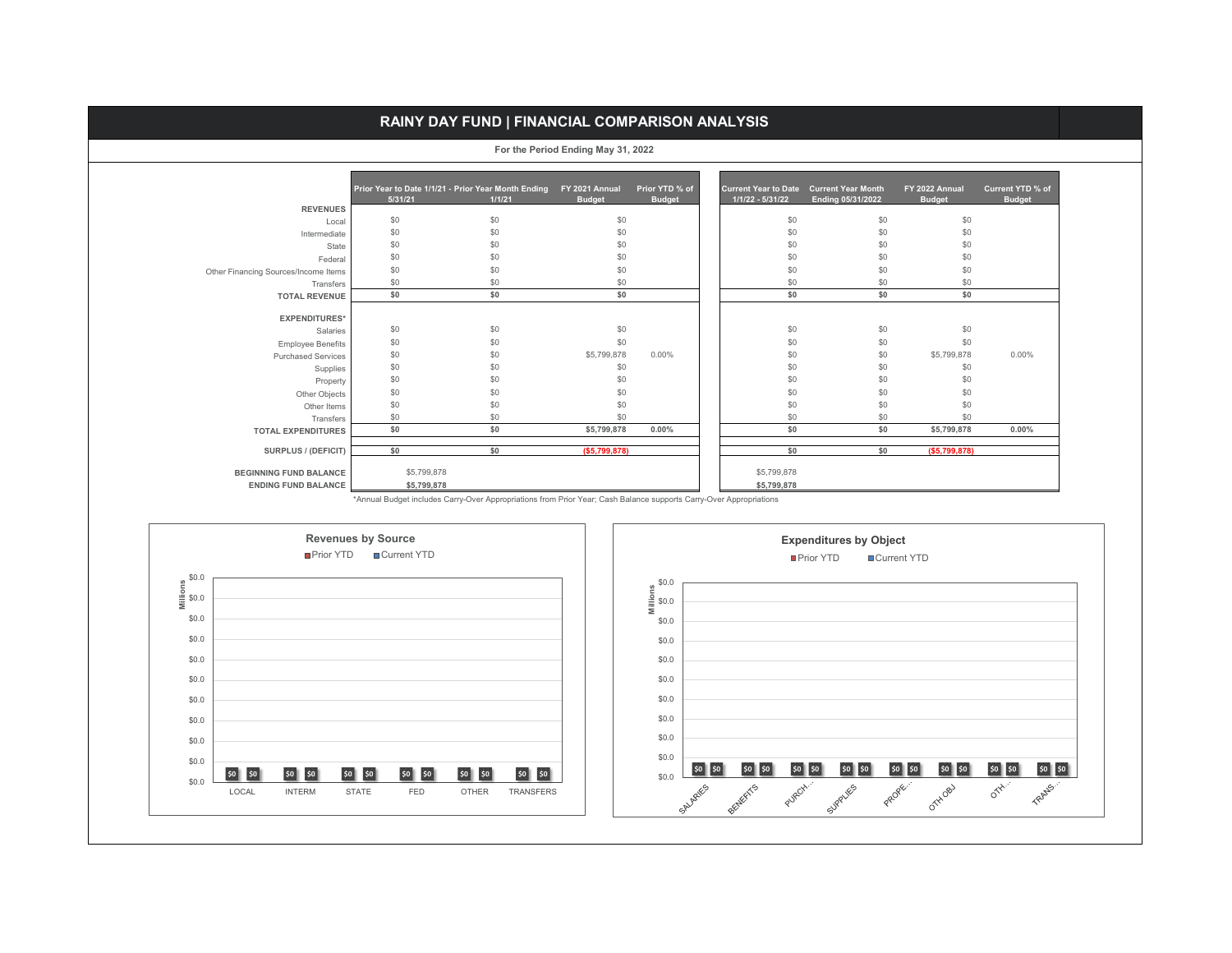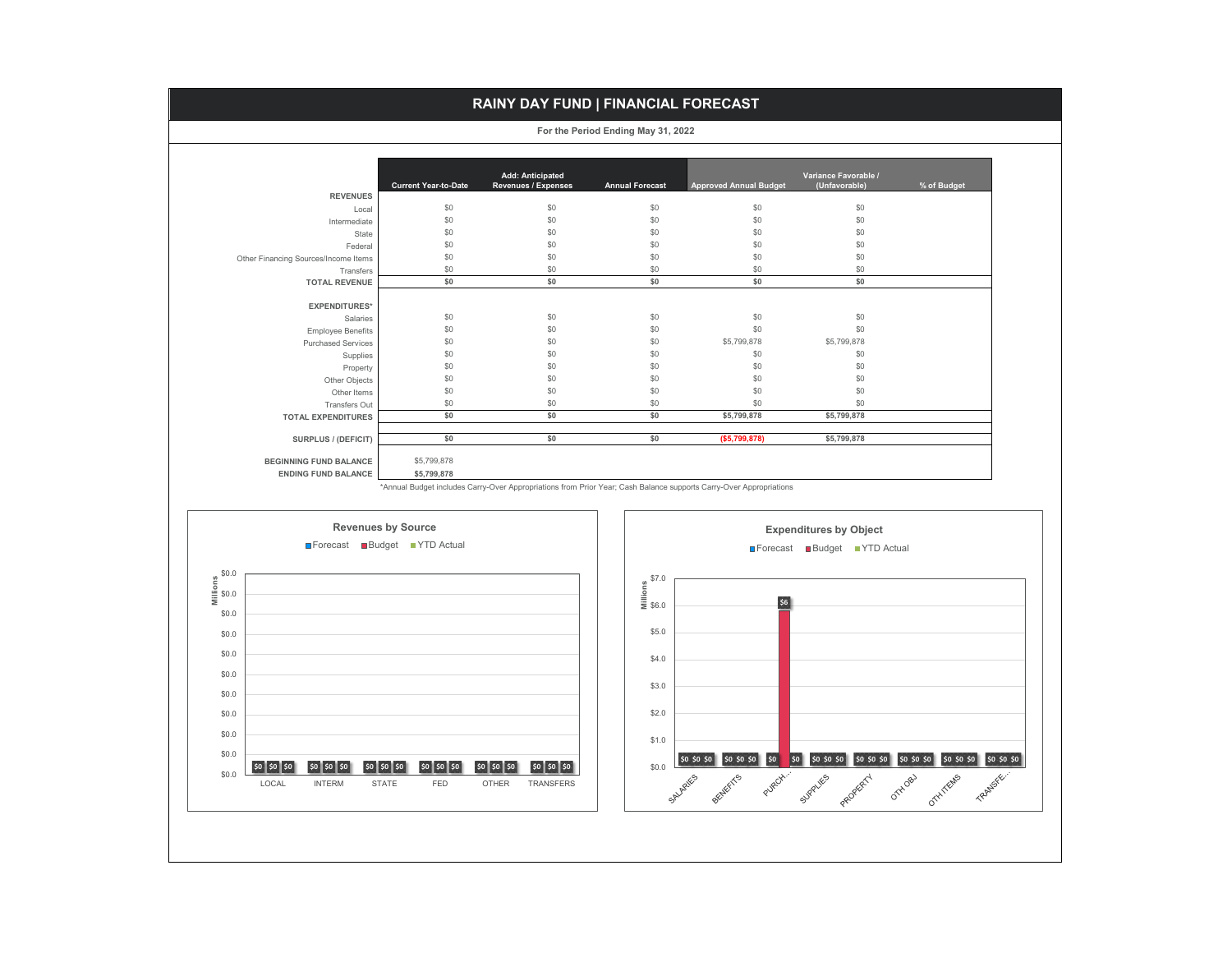## **NUTRITION SVCS FUND | FINANCIAL COMPARISON ANALYSIS**

**For the Period Ending May 31, 2022**

|                                      | 5/31/21     | Prior Year to Date 1/1/21 - Prior Year Month Ending<br>1/1/21 | FY 2021 Annual<br><b>Budget</b> | Prior YTD % of<br><b>Budget</b> | <b>Current Year to Date</b><br>1/1/22 - 5/31/22 | <b>Current Year Month</b><br>Ending 05/31/2022 | FY 2022 Annual<br><b>Budget</b> | Current YTD % of<br><b>Budget</b> |
|--------------------------------------|-------------|---------------------------------------------------------------|---------------------------------|---------------------------------|-------------------------------------------------|------------------------------------------------|---------------------------------|-----------------------------------|
| <b>REVENUES</b>                      |             |                                                               |                                 |                                 |                                                 |                                                |                                 |                                   |
| Local                                | \$219,044   | \$68,112                                                      | \$0                             |                                 | \$295,123                                       | \$74,736                                       | \$0                             |                                   |
| Intermediate                         | \$0         | \$0                                                           | \$0                             |                                 | \$0                                             | \$0                                            | \$0                             |                                   |
| State                                | \$0         | \$0                                                           | \$0                             |                                 | \$0                                             | \$0                                            | \$0                             |                                   |
| Federal                              | \$2,840,632 | \$804,088                                                     | \$0                             |                                 | \$3,127,278                                     | \$884,398                                      | \$0                             |                                   |
| Other Financing Sources/Income Items | \$0         | \$0                                                           | \$0                             |                                 | \$0                                             | \$0                                            | \$0                             |                                   |
| Transfers                            | \$0         | \$0                                                           | \$0                             |                                 | \$0                                             | \$0                                            | \$0                             |                                   |
| <b>TOTAL REVENUE</b>                 | \$3,059,677 | \$872,201                                                     | \$0                             |                                 | \$3,422,401                                     | \$959,134                                      | \$0                             |                                   |
| <b>EXPENDITURES*</b>                 |             |                                                               |                                 |                                 |                                                 |                                                |                                 |                                   |
| Salaries                             | \$660,506   | \$144,519                                                     | \$1,728,835                     | 38.21%                          | \$794.533                                       | \$253,860                                      | \$1,628,714                     | 48.78%                            |
| <b>Employee Benefits</b>             | \$319,878   | \$56,643                                                      | \$637,815                       | 50.15%                          | \$327.621                                       | \$66,239                                       | \$666.981                       | 49.12%                            |
| <b>Purchased Services</b>            | \$55,473    | \$8,383                                                       | \$858,570                       | 6.46%                           | \$132,703                                       | \$32,928                                       | \$302,676                       | 43.84%                            |
| Supplies                             | \$672,832   | \$211,330                                                     | \$1,954,891                     | 34.42%                          | \$1,014,973                                     | \$272,862                                      | \$4,122,249                     | 24.62%                            |
| Property                             | \$0         | \$0                                                           | \$1,959,585                     | $0.00\%$                        | \$243,116                                       | \$834                                          | \$713,225                       | 34.09%                            |
| Other Objects                        | \$17,788    | \$3,702                                                       | \$141.591                       | 12.56%                          | \$21,255                                        | \$5,724                                        | \$55,111                        | 38.57%                            |
| Other Items                          | \$0         | \$0                                                           | \$101,026                       | $0.00\%$                        | \$0                                             | \$0                                            | \$26,655                        | $0.00\%$                          |
| Transfers                            | \$0         | \$0                                                           | \$0                             |                                 | \$0                                             | \$0                                            | \$0                             |                                   |
| <b>TOTAL EXPENDITURES</b>            | \$1,726,476 | \$424,578                                                     | \$7,382,313                     | 23.39%                          | \$2,534,202                                     | \$632,448                                      | \$7,515,611                     | 33.72%                            |
| SURPLUS / (DEFICIT)                  | \$1,333,201 | \$447,623                                                     | ( \$7,382,313)                  |                                 | \$888,199                                       | \$326,687                                      | ( \$7,515,611)                  |                                   |
| <b>BEGINNING FUND BALANCE</b>        | \$2,188,435 |                                                               |                                 |                                 | \$4,931,186                                     |                                                |                                 |                                   |
| <b>ENDING FUND BALANCE</b>           | \$3,521,635 |                                                               |                                 |                                 | \$5,819,385                                     |                                                |                                 |                                   |



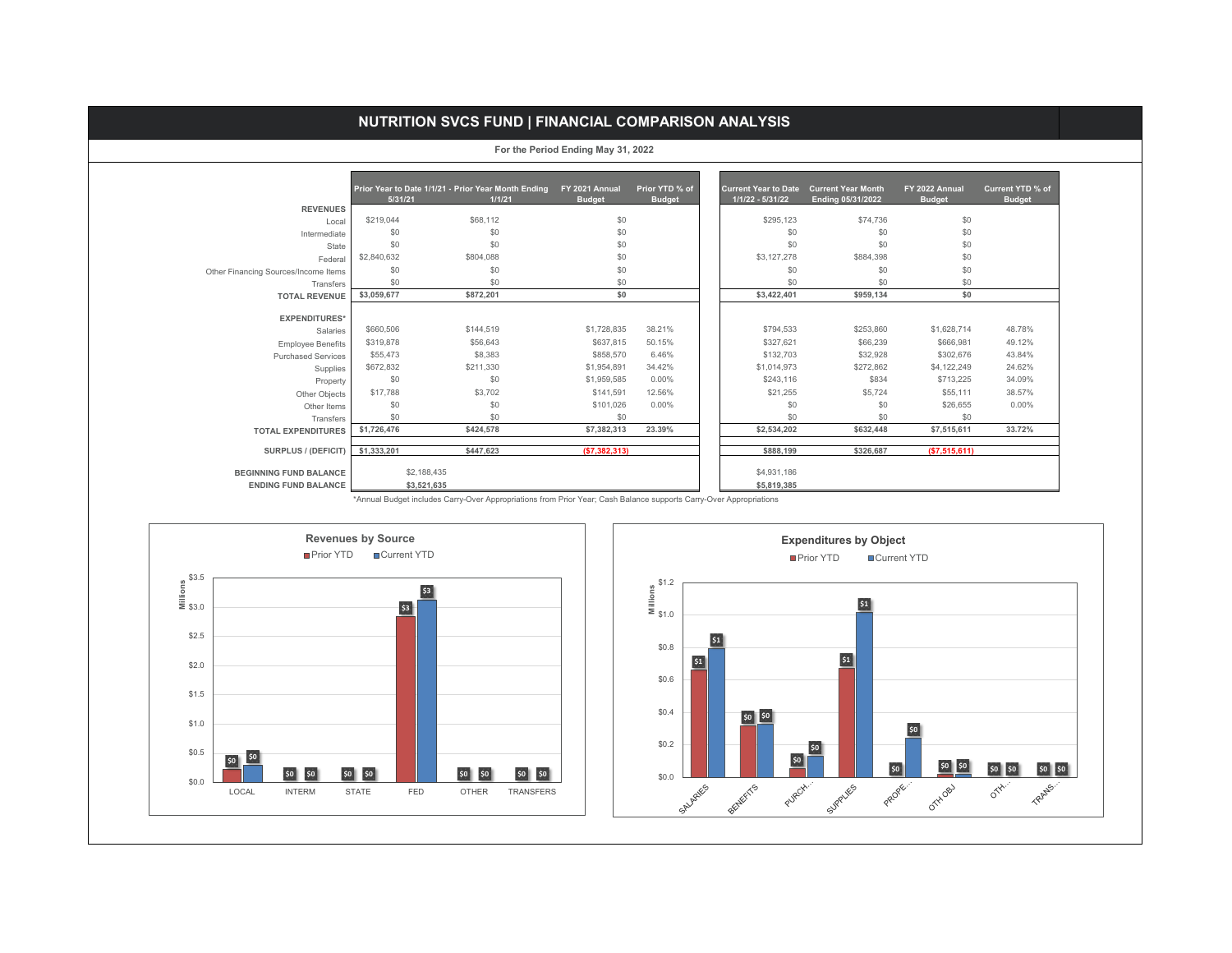| For the Period Ending May 31, 2022   |                      |                                                       |                        |                               |                                       |             |  |  |  |  |
|--------------------------------------|----------------------|-------------------------------------------------------|------------------------|-------------------------------|---------------------------------------|-------------|--|--|--|--|
|                                      | Current Year-to-Date | <b>Add: Anticipated</b><br><b>Revenues / Expenses</b> | <b>Annual Forecast</b> | <b>Approved Annual Budget</b> | Variance Favorable /<br>(Unfavorable) | % of Budget |  |  |  |  |
| <b>REVENUES</b>                      |                      |                                                       |                        |                               |                                       |             |  |  |  |  |
| Local                                | \$295,123            | \$154,877                                             | \$450,000              | \$0                           | \$450,000                             | #DIV/0!     |  |  |  |  |
| Intermediate                         | \$0                  | \$0                                                   | \$0                    | \$0                           | \$0                                   |             |  |  |  |  |
| State                                | \$0                  | \$0                                                   | \$0                    | \$0                           | \$0                                   |             |  |  |  |  |
| Federal                              | \$3,127,278          | \$2,722,722                                           | \$5,850,000            | \$0                           | \$5,850,000                           | #DIV/0!     |  |  |  |  |
| Other Financing Sources/Income Items | \$0                  | \$0                                                   | \$0                    | \$0                           | \$0                                   |             |  |  |  |  |
| Transfers                            | \$0                  | \$0                                                   | \$0                    | \$0                           | \$0                                   |             |  |  |  |  |
| <b>TOTAL REVENUE</b>                 | \$3,422,401          | \$2,877,599                                           | \$6,300,000            | \$0                           | \$6,300,000                           | #DIV/0!     |  |  |  |  |
| <b>EXPENDITURES*</b>                 |                      |                                                       |                        |                               |                                       |             |  |  |  |  |
| Salaries                             | \$794,533            | \$816,789                                             | \$1,611,322            | \$1,628,714                   | \$17,392                              | 48.78%      |  |  |  |  |
| <b>Employee Benefits</b>             | \$327,621            | \$337,740                                             | \$665.361              | \$666,981                     | \$1,620                               | 49.12%      |  |  |  |  |
| <b>Purchased Services</b>            | \$132,703            | \$8,938                                               | \$141.641              | \$302.676                     | \$161.035                             | 43.84%      |  |  |  |  |
| Supplies                             | \$1,014,973          | \$985,027                                             | \$2,000,000            | \$4,122,249                   | \$2,122,249                           | 24.62%      |  |  |  |  |
| Property                             | \$243,116            | (\$177,971)                                           | \$65,145               | \$713.225                     | \$648,080                             | 34.09%      |  |  |  |  |
| Other Objects                        | \$21,255             | \$24,120                                              | \$45,375               | \$55,111                      | \$9,736                               | 38.57%      |  |  |  |  |
| Other Items                          | \$0                  | \$26,655                                              | \$26,655               | \$26,655                      | \$0                                   |             |  |  |  |  |
| <b>Transfers Out</b>                 | \$0                  | \$450,000                                             | \$450,000              | \$0                           | (\$450,000)                           |             |  |  |  |  |
| <b>TOTAL EXPENDITURES</b>            | \$2,534,202          | \$2,471,297                                           | \$5,005,499            | \$7,515,611                   | \$2,510,112                           | 33.72%      |  |  |  |  |
| SURPLUS / (DEFICIT)                  | \$888,199            | \$406,302                                             | \$1,294,501            | (\$7,515,611)                 | \$8,810,112                           |             |  |  |  |  |
| <b>BEGINNING FUND BALANCE</b>        | \$4,931,186          |                                                       |                        |                               |                                       |             |  |  |  |  |
| <b>ENDING FUND BALANCE</b>           | \$5,819,385          |                                                       |                        |                               |                                       |             |  |  |  |  |



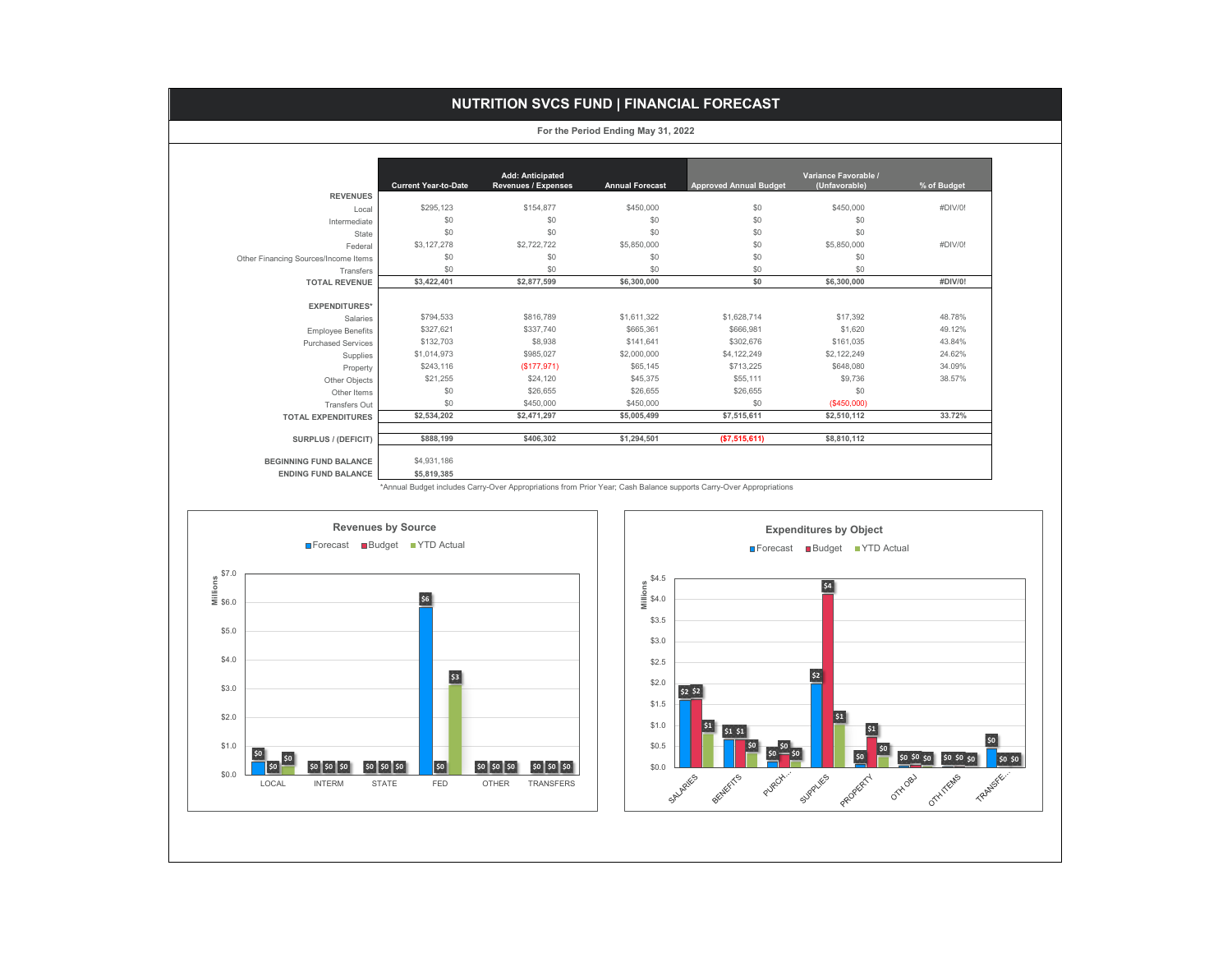## **SELF INSURANCE FUND | FINANCIAL COMPARISON ANALYSIS**

**For the Period Ending May 31, 2022**

|                                      | 5/31/21     | Prior Year to Date 1/1/21 - Prior Year Month Ending<br>1/1/21 | FY 2021 Annual<br><b>Budget</b> | Prior YTD % of<br><b>Budget</b> | <b>Current Year to Date</b><br>1/1/22 - 5/31/22 | <b>Current Year Month</b><br>Ending 05/31/2022 | FY 2022 Annual<br><b>Budget</b> | Current YTD % of<br><b>Budget</b> |
|--------------------------------------|-------------|---------------------------------------------------------------|---------------------------------|---------------------------------|-------------------------------------------------|------------------------------------------------|---------------------------------|-----------------------------------|
| <b>REVENUES</b>                      |             |                                                               |                                 |                                 |                                                 |                                                |                                 |                                   |
| Local                                | \$6,109,352 | \$1,664,052                                                   | \$0                             |                                 | \$6,329,324                                     | \$1,263,555                                    | \$0                             |                                   |
| Intermediate                         | \$0         | \$0                                                           | \$0                             |                                 | \$0                                             | \$0                                            | \$0                             |                                   |
| State                                | \$0         | \$0                                                           | \$0                             |                                 | \$0                                             | \$0                                            | \$0                             |                                   |
| Federal                              | \$0         | \$0                                                           | \$0                             |                                 | \$0                                             | \$0                                            | \$0                             |                                   |
| Other Financing Sources/Income Items | \$0         | \$0                                                           | \$0                             |                                 | \$0                                             | \$0                                            | \$0                             |                                   |
| Transfers                            | \$0         | \$0                                                           | \$0                             |                                 | \$0                                             | \$0                                            | \$0                             |                                   |
| <b>TOTAL REVENUE</b>                 | \$6,109,352 | \$1,664,052                                                   | \$0                             |                                 | \$6,329,324                                     | \$1,263,555                                    | \$0                             |                                   |
|                                      |             |                                                               |                                 |                                 |                                                 |                                                |                                 |                                   |
| <b>EXPENDITURES*</b>                 |             |                                                               |                                 |                                 |                                                 |                                                |                                 |                                   |
| Salaries                             | \$0         | \$0                                                           | \$0                             |                                 | \$12,675                                        | \$2,989                                        | \$0                             |                                   |
| <b>Employee Benefits</b>             | \$0         | \$0                                                           | \$0                             |                                 | \$5,659                                         | \$1,305                                        | \$0                             |                                   |
| <b>Purchased Services</b>            | \$19,588    | \$0                                                           | \$0                             |                                 | \$25,597                                        | \$5,147                                        | \$0                             |                                   |
| Supplies                             | \$0         | \$0                                                           | \$0                             |                                 | \$0                                             | \$0                                            | \$0                             |                                   |
| Property                             | \$0         | \$0                                                           | \$0                             |                                 | \$0                                             | \$0                                            | \$0                             |                                   |
| Other Objects                        | \$0         | \$0                                                           | \$0                             |                                 | \$0                                             | \$0                                            | \$0                             |                                   |
| Other Items                          | \$5,485,888 | \$0                                                           | \$2,089,822                     | 262.50%                         | \$6,466,974                                     | \$1,391,079                                    | \$2,089,822                     | 309.45%                           |
| Transfers                            | \$0         | \$0                                                           | \$0                             |                                 | \$0                                             | \$0                                            | \$0                             |                                   |
| <b>TOTAL EXPENDITURES</b>            | \$5,505,475 | \$0                                                           | \$2,089,822                     | 263.44%                         | \$6,510,905                                     | \$1,400,520                                    | \$2,089,822                     | 311.55%                           |
| SURPLUS / (DEFICIT)                  | \$603,876   | \$1,664,052                                                   | ( \$2,089,822)                  |                                 | (\$181,581)                                     | (\$136,965)                                    | (\$2,089,822)                   |                                   |
| <b>BEGINNING FUND BALANCE</b>        | \$5,600,673 |                                                               |                                 |                                 | \$4,994,185                                     |                                                |                                 |                                   |
| <b>ENDING FUND BALANCE</b>           | \$6,204,549 |                                                               |                                 |                                 | \$4,812,604                                     |                                                |                                 |                                   |



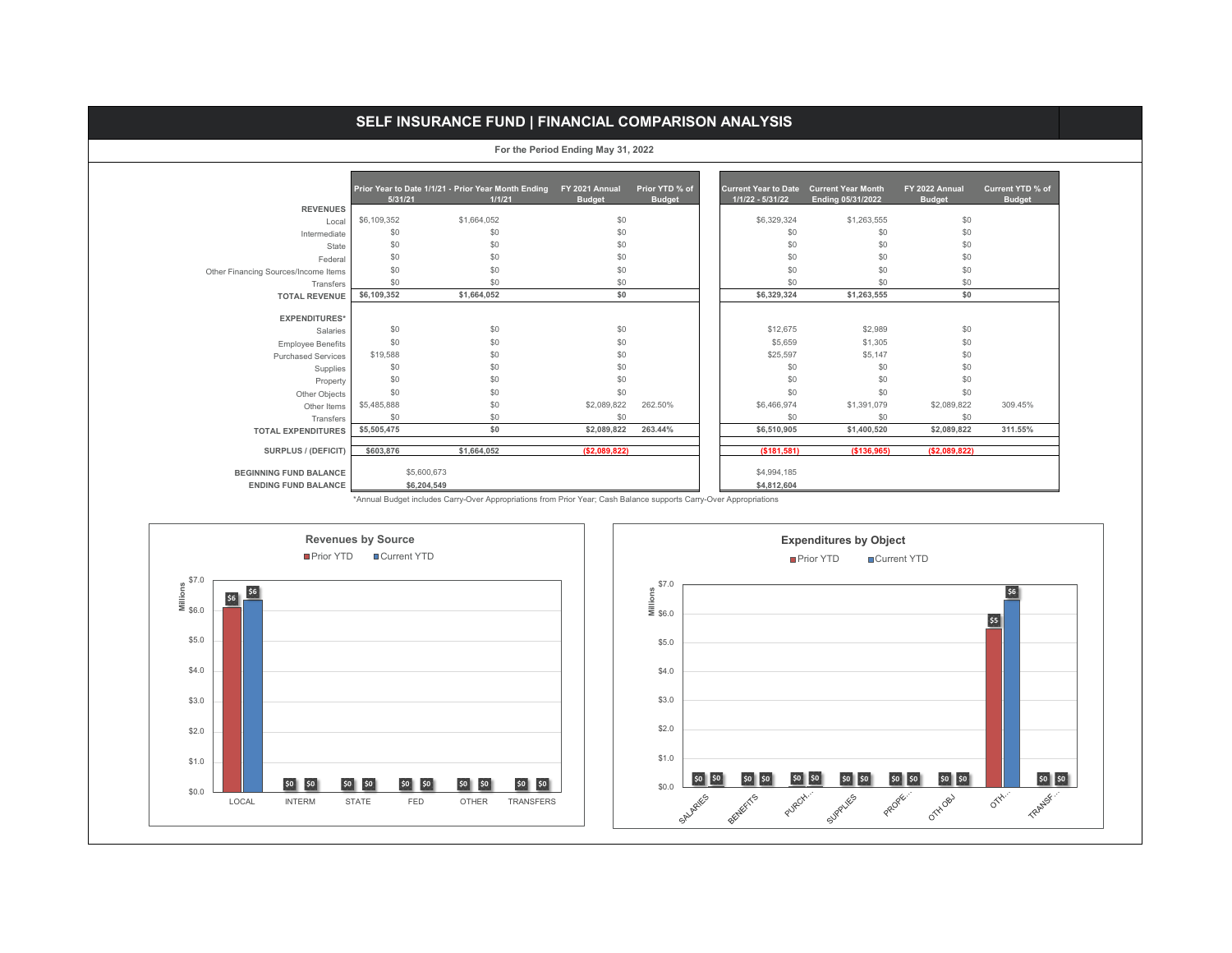| For the Period Ending May 31, 2022   |                             |                                                       |                        |                               |                                       |             |  |  |  |  |
|--------------------------------------|-----------------------------|-------------------------------------------------------|------------------------|-------------------------------|---------------------------------------|-------------|--|--|--|--|
| <b>REVENUES</b>                      | <b>Current Year-to-Date</b> | <b>Add: Anticipated</b><br><b>Revenues / Expenses</b> | <b>Annual Forecast</b> | <b>Approved Annual Budget</b> | Variance Favorable /<br>(Unfavorable) | % of Budget |  |  |  |  |
| Local                                | \$6,329,324                 | \$7,670,676                                           | \$14,000,000           | \$0                           | \$14,000,000                          | #DIV/0!     |  |  |  |  |
| Intermediate                         | \$0                         | \$0                                                   | \$0                    | \$0                           | \$0                                   |             |  |  |  |  |
| State                                | \$0                         | \$0                                                   | \$0                    | \$0                           | \$0                                   |             |  |  |  |  |
| Federal                              | \$0                         | \$0                                                   | \$0                    | \$0                           | \$0                                   |             |  |  |  |  |
| Other Financing Sources/Income Items | \$0                         | \$0                                                   | \$0                    | \$0                           | \$0                                   |             |  |  |  |  |
| Transfers                            | \$0                         | \$0                                                   | \$0                    | \$0                           | \$0                                   |             |  |  |  |  |
| <b>TOTAL REVENUE</b>                 | \$6,329,324                 | \$7,670,676                                           | \$14,000,000           | \$0                           | \$14,000,000                          | #DIV/0!     |  |  |  |  |
| <b>EXPENDITURES*</b>                 |                             |                                                       |                        |                               |                                       |             |  |  |  |  |
| Salaries                             | \$12,675                    | \$3,325                                               | \$16,000               | \$0                           | (\$16,000)                            | #DIV/0!     |  |  |  |  |
| <b>Employee Benefits</b>             | \$5,659                     | \$2,041                                               | \$7,700                | \$0                           | (S7,700)                              | #DIV/0!     |  |  |  |  |
| <b>Purchased Services</b>            | \$25,597                    | (\$15,597)                                            | \$10,000               | \$0                           | (\$10,000)                            | #DIV/0!     |  |  |  |  |
| Supplies                             | \$0                         | \$0                                                   | \$0                    | \$0                           | \$0                                   |             |  |  |  |  |
| Property                             | \$0                         | \$0                                                   | \$0                    | \$0                           | \$0                                   |             |  |  |  |  |
| Other Objects                        | \$0                         | \$0                                                   | \$0                    | \$0                           | \$0                                   |             |  |  |  |  |
| Other Items                          | \$6,466,974                 | \$5,533,026                                           | \$12,000,000           | \$2,089,822                   | (S9,910,178)                          | 309.45%     |  |  |  |  |
| <b>Transfers Out</b>                 | \$0                         | \$0                                                   | \$0                    | \$0                           | \$0                                   |             |  |  |  |  |
| <b>TOTAL EXPENDITURES</b>            | \$6,510,905                 | \$5,522,795                                           | \$12,033,700           | \$2,089,822                   | ( \$9,943,878)                        | 311.55%     |  |  |  |  |
| SURPLUS / (DEFICIT)                  | (\$181,581)                 | \$2,147,881                                           | \$1,966,300            | ( \$2,089,822)                | \$4,056,122                           |             |  |  |  |  |
| <b>BEGINNING FUND BALANCE</b>        | \$4,994,185                 |                                                       |                        |                               |                                       |             |  |  |  |  |
| <b>ENDING FUND BALANCE</b>           | \$4,812,604                 |                                                       |                        |                               |                                       |             |  |  |  |  |

\*Annual Budget includes Carry-Over Appropriations from Prior Year; Cash Balance supports Carry-Over Appropriations

**\$12** 

**\$2** 

**\$0** 

**\$6** 

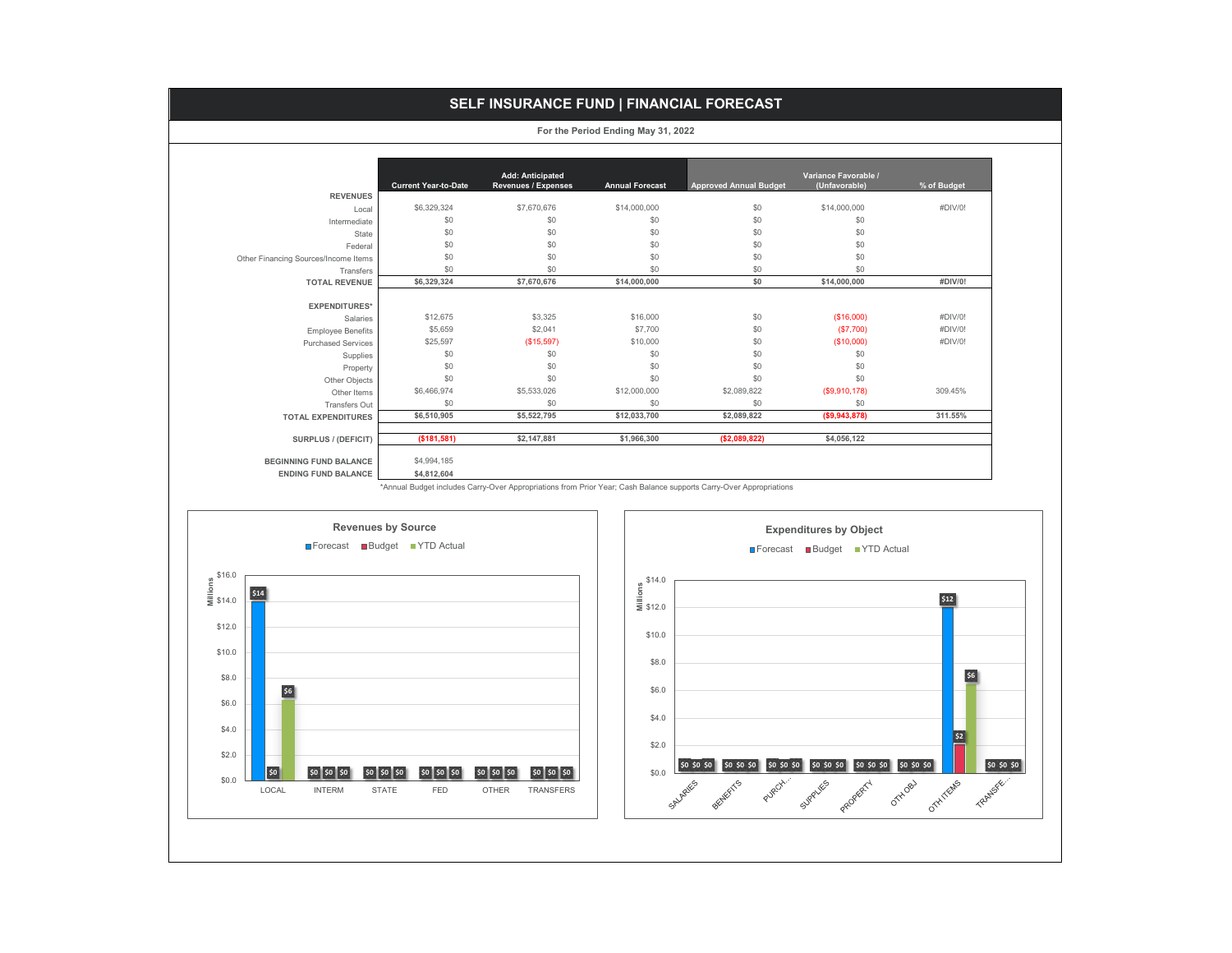## **GLCA OPERATING FUND | FINANCIAL COMPARISON ANALYSIS**

**For the Period Ending May 31, 2022**

|                                      | 5/31/21   | Prior Year to Date 1/1/21 - Prior Year Month Ending<br>1/1/21 | FY 2021 Annual<br><b>Budget</b> | Prior YTD % of<br><b>Budget</b> | <b>Current Year to Date</b><br>$1/1/22 - 5/31/22$ | <b>Current Year Month</b><br>Ending 05/31/2022 | FY 2022 Annual<br><b>Budget</b> | <b>Current YTD % of</b><br><b>Budget</b> |
|--------------------------------------|-----------|---------------------------------------------------------------|---------------------------------|---------------------------------|---------------------------------------------------|------------------------------------------------|---------------------------------|------------------------------------------|
| <b>REVENUES</b>                      |           |                                                               |                                 |                                 |                                                   |                                                |                                 |                                          |
| Local                                | \$338,117 | \$51,223                                                      | \$0                             |                                 | \$403,539                                         | \$0                                            | \$0                             |                                          |
| Intermediate                         | \$0       | \$0                                                           | \$0                             |                                 | \$0                                               | \$0                                            | \$0                             |                                          |
| State                                | \$0       | \$0                                                           | \$0                             |                                 | \$0                                               | \$0                                            | \$0                             |                                          |
| Federal                              | \$0       | \$0                                                           | \$0                             |                                 | \$0                                               | \$0                                            | \$0                             |                                          |
| Other Financing Sources/Income Items | \$0       | \$0                                                           | \$0                             |                                 | \$0                                               | \$0                                            | \$0                             |                                          |
| Transfers                            | \$0       | \$0                                                           | \$0                             |                                 | \$0                                               | \$0                                            | \$0                             |                                          |
| <b>TOTAL REVENUE</b>                 | \$338,117 | \$51,223                                                      | \$0                             |                                 | \$403,539                                         | \$0                                            | \$0                             |                                          |
|                                      |           |                                                               |                                 |                                 |                                                   |                                                |                                 |                                          |
| <b>EXPENDITURES*</b>                 |           |                                                               |                                 |                                 |                                                   |                                                |                                 |                                          |
| Salaries                             | \$192,948 | \$38,671                                                      | \$447,618                       | 43.11%                          | \$260,969                                         | \$52,356                                       | \$627,996                       | 41.56%                                   |
| <b>Employee Benefits</b>             | \$75,225  | \$12,617                                                      | \$162,763                       | 46.22%                          | \$117,764                                         | \$19,227                                       | \$236,840                       | 49.72%                                   |
| <b>Purchased Services</b>            | \$22.465  | \$5,086                                                       | \$400,798                       | 5.61%                           | \$107,204                                         | \$19,605                                       | \$433,159                       | 24.75%                                   |
| Supplies                             | \$31,101  | \$4,763                                                       | \$104,897                       | 29.65%                          | \$41,640                                          | \$11,123                                       | \$116,153                       | 35.85%                                   |
| Property                             | \$0       | \$0                                                           | \$0                             |                                 | \$0                                               | \$0                                            | \$0                             |                                          |
| Other Objects                        | \$0       | \$0                                                           | \$1,352                         | $0.00\%$                        | \$1,093                                           | \$0                                            | \$1,500                         | 72.88%                                   |
| Other Items                          | \$0       | \$0                                                           | \$0                             |                                 | \$0                                               | \$0                                            | \$0                             |                                          |
| Transfers                            | \$0       | \$0                                                           | \$0                             |                                 | \$0                                               | \$0                                            | \$0                             |                                          |
| <b>TOTAL EXPENDITURES</b>            | \$321,739 | \$61,137                                                      | \$1,117,428                     | 28.79%                          | \$528,670                                         | \$102,310                                      | \$1,415,648                     | 37.34%                                   |
| SURPLUS / (DEFICIT)                  | \$16,377  | ( \$9, 913)                                                   | (\$1,117,428)                   |                                 | (\$125,132)                                       | (\$102,310)                                    | (\$1,415,648)                   |                                          |
| <b>BEGINNING FUND BALANCE</b>        | \$194,947 |                                                               |                                 |                                 | \$222,503                                         |                                                |                                 |                                          |
| <b>ENDING FUND BALANCE</b>           | \$211.325 |                                                               |                                 |                                 | \$97,371                                          |                                                |                                 |                                          |